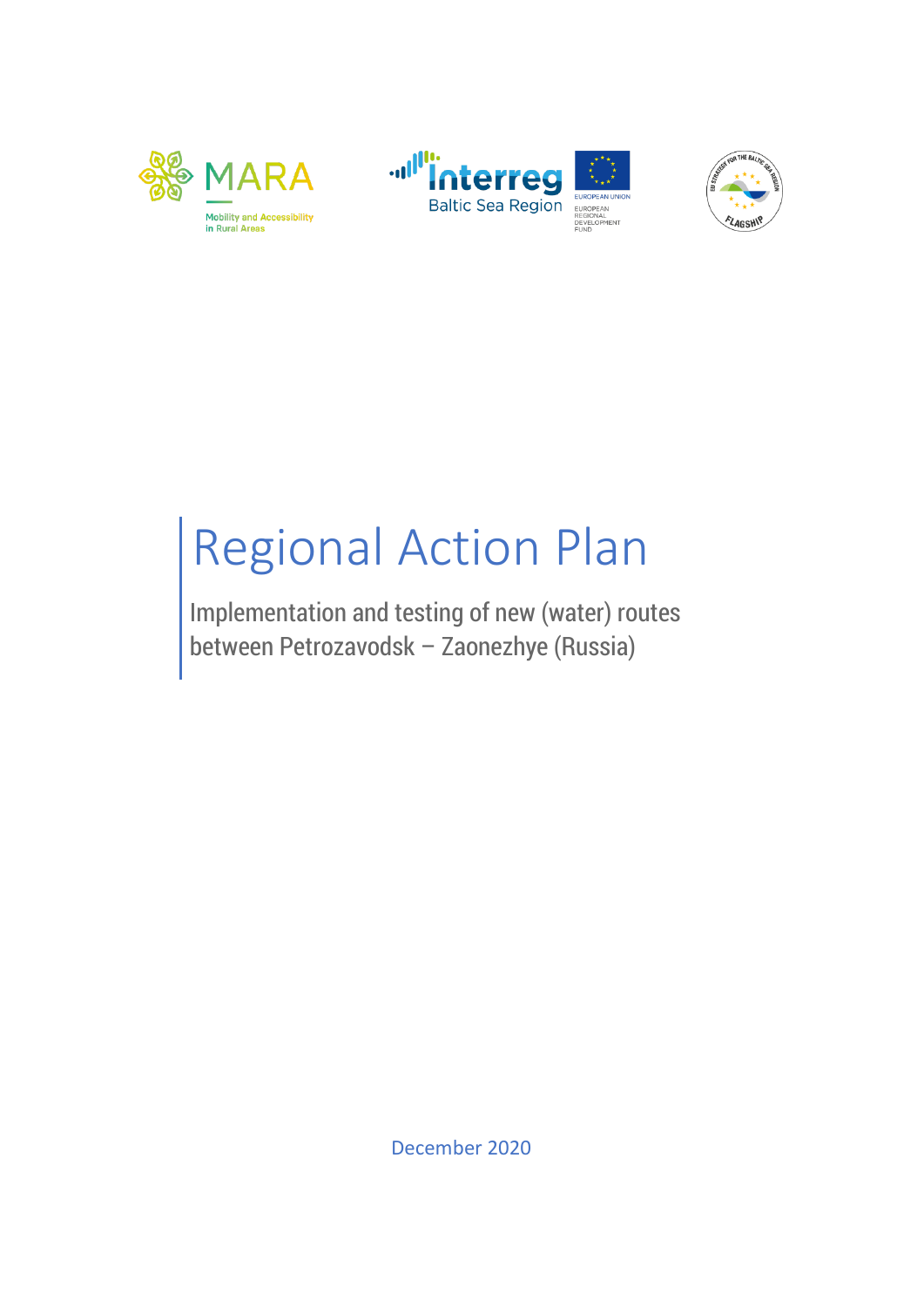

### Content

| Challenges of transportation models and recommendations for       |  |
|-------------------------------------------------------------------|--|
| improving mobility offers in policy and planning documents 14     |  |
|                                                                   |  |
| Disparities between the current mobility needs and the existing   |  |
|                                                                   |  |
|                                                                   |  |
| Recommendations and operation plan for improved mobility offers27 |  |
|                                                                   |  |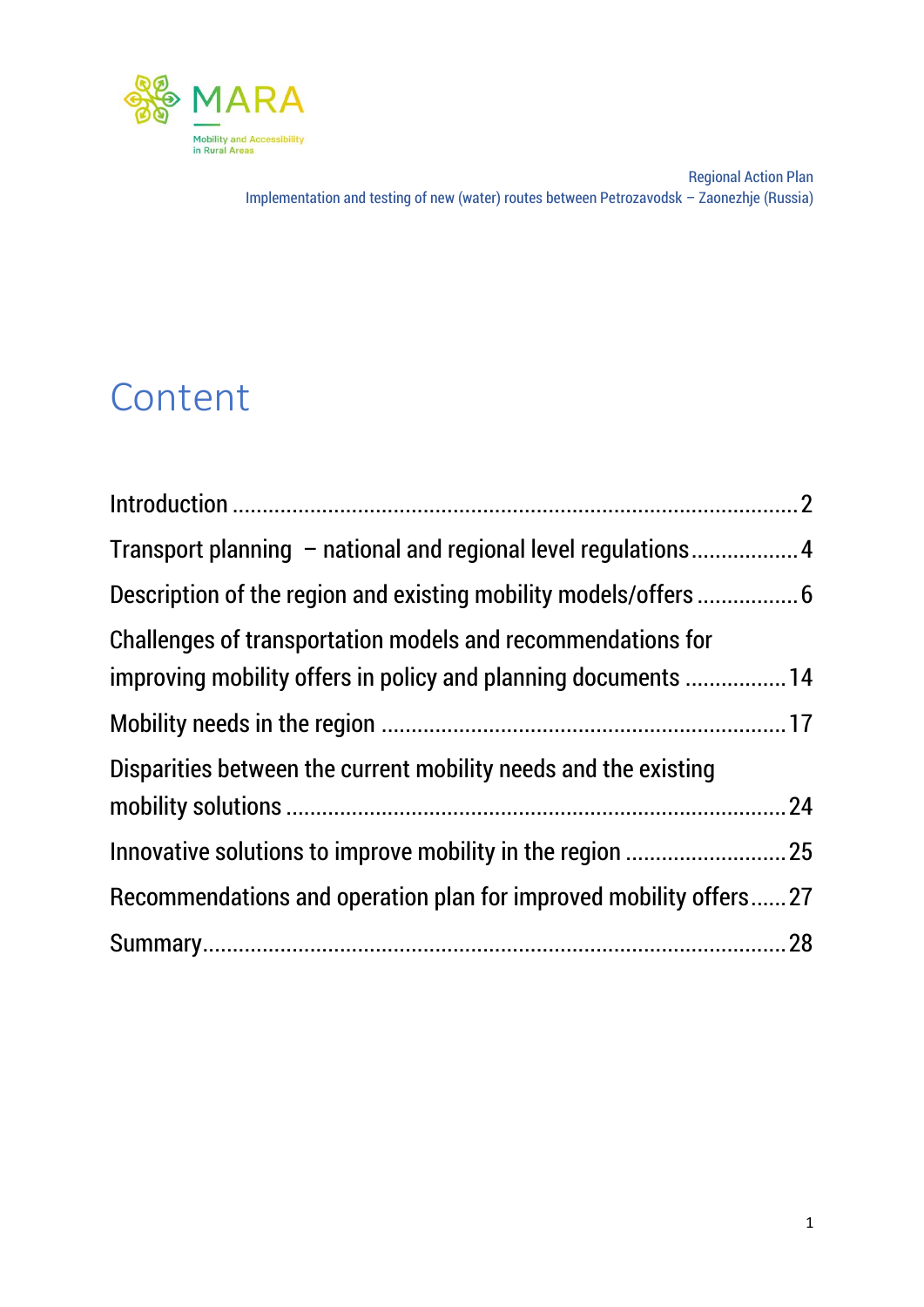

### <span id="page-2-0"></span>Introduction

MARA – Mobility and Accessibility in Rural Areas – aims to improve the accessibility and mobility in touristic remote areas of the BSR by increasing the capacity of transport actors. The project is funded by the Interreg Baltic Sea Region Programme 2014–2020. The project is gathering 12 full partners and 13 associated partners from nine countries surrounding the Baltic Sea. The partnership is made up of regional and national public administrations as well as universities.

Several common challenges are faced by rural areas of the Baltic Sea Region:

Population decline/demographic change

Seasonal fluctuation of population/tourists

Expensive public transport

Car dependent lifestyle

Many stakeholders involved

Lack of using digital solution

MARA aims to crosscheck the actual mobility demand of residents and tourists with current mobility offers. The project aims to increase the capacity of regional and local transport actors to address multifaceted mobility needs by:

improving existing services

developing and testing innovative sustainable mobility solutions for remote areas.

Finally, the project will integrate its improved or new mobility approaches in remote areas into regional spatial and mobility development plans. This will increase the long-term impact of the main outputs and help to share the project results with other BSR regions.

The territory of the MARA project is part of the Republic of Karelia (Russia). The focus area includes three rural settlements located on Zaonezhsky peninsula which is a part of the Medvezh'egorsk municipal district located north of the regional capital Petrozavodsk.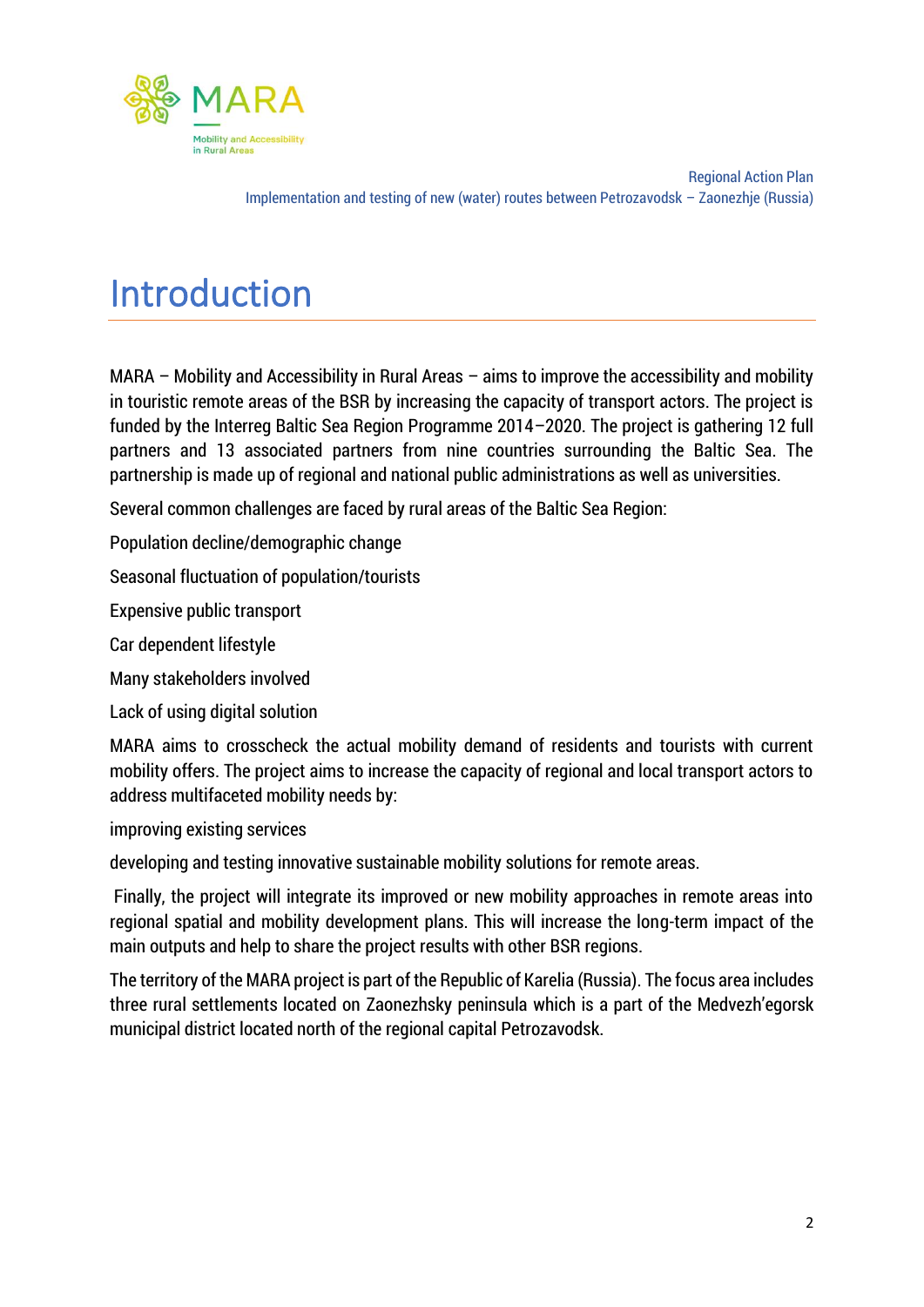



Figure 2. Districts of the Republic of Karelia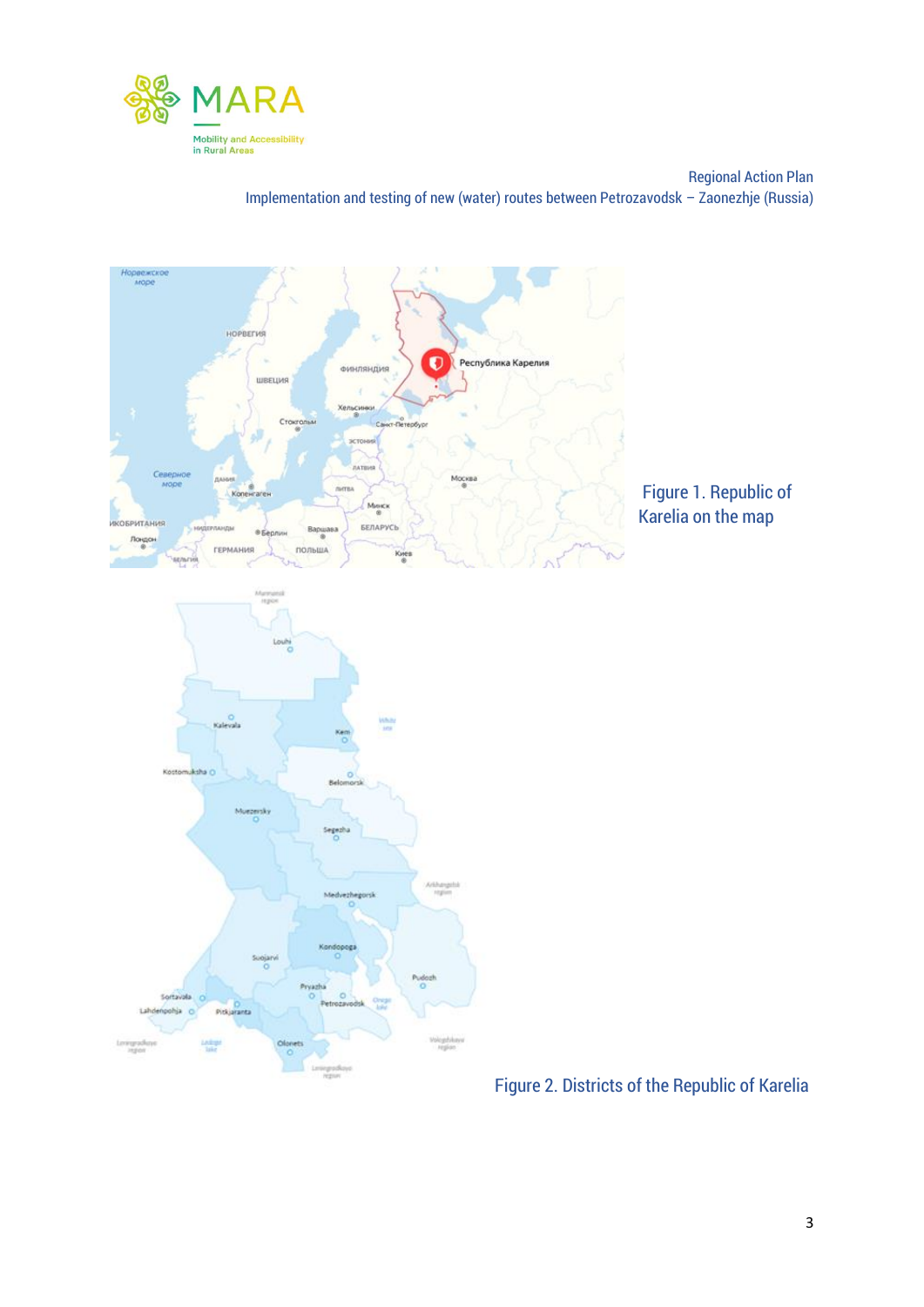

## <span id="page-4-0"></span>Transport planning – national and regional level regulations

The choice of directions for the development of the transport system is based on the forecast of the long-term socio-economic development of the Russian Federation until 2030 and other Federal documents. The strategic documents defining the perspective directions of development of economy and social sphere of the Russian regions, branches of economy, the transport system of the country as a whole and separate modes of transport, prospects of development of transport and logistic infrastructure, prospects of international transport integration are taken into account. Other sectoral development programmes have been taken into account in the development of the Transport Strategy of the Russian Federation until 2030. The experience of development and implementation of strategic documents and initiatives in the field of transport development abroad has been considered when forming priority directions of the Russian transport system development.

The Concept of Social and Economic Development of the Republic of Karelia for the Period up to 2022, approved by Decree No. 227r-P of the Government of the Republic of Karelia of March 20, 2018, defines the main transport development goals for the future as:

-Meeting consumer demand for high-quality passenger and freight transport services;

-Ensuring transport accessibility to communities and production facilities;

-Ensuring comfortable and safe travel conditions for users of the transport system.

The goal and objectives of the state programme are based on the priorities of transport system development, taking into account existing problems.

The objective of the state programme is to develop a safe and efficient transport infrastructure, ensuring transport accessibility of settlements and production facilities, and improving the accessibility of transport services for the population in the Republic of Karelia.

In order to achieve the state programme's objective, the following priority tasks need to be addressed:

-developing and improving the road network of regional or intermunicipal highways and local roads, ensuring safe and uninterrupted cargo and passenger transportation, increasing public mobility, and reducing transport costs

-creating conditions in the Republic of Karelia to reduce the number of fatalities in road accidents;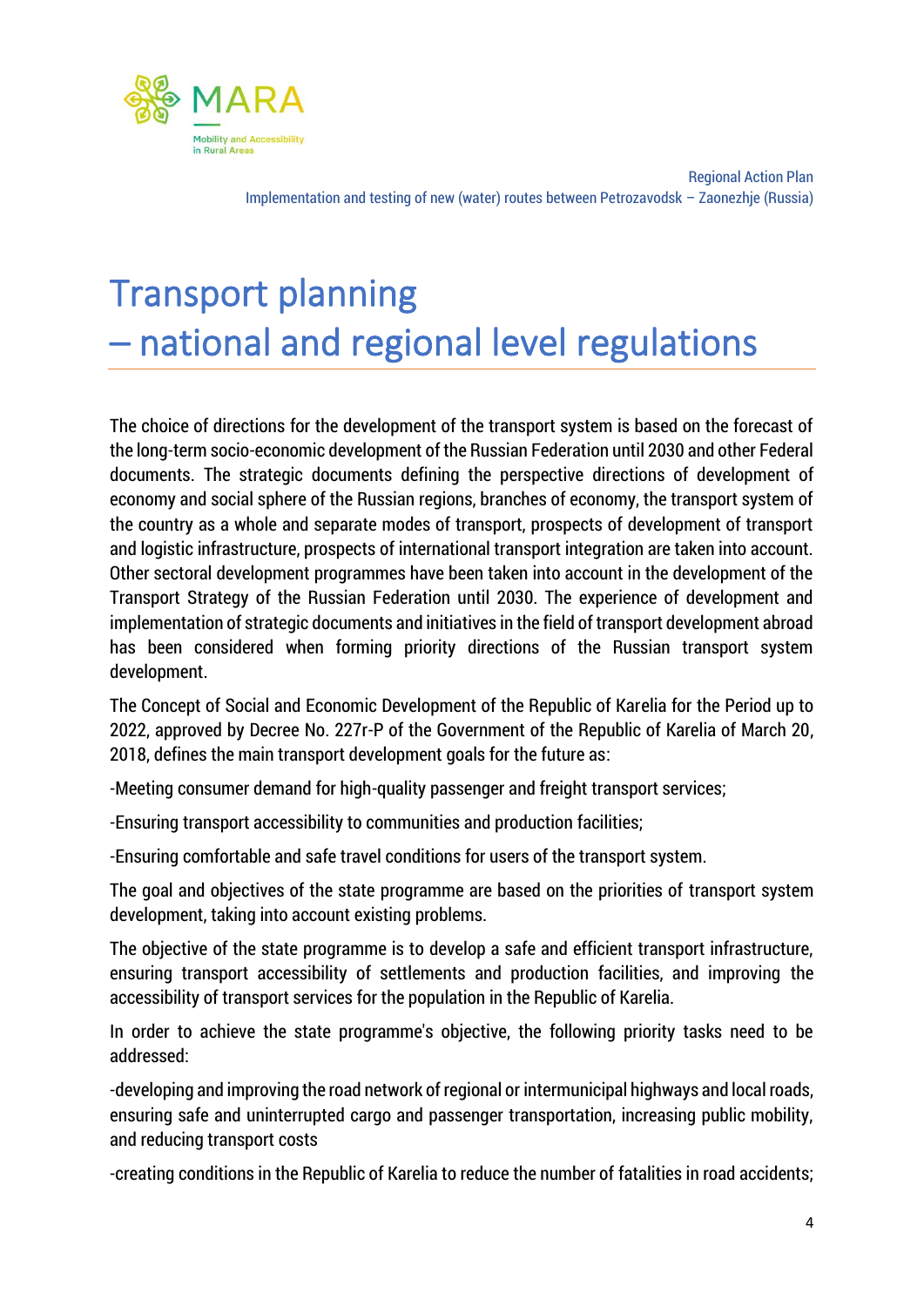

-develop transport services for the population in suburban and inter-municipal areas.

The goal of the State Programme will be achieved by addressing three objectives within the framework of separate subprogrammes.

Based on the priorities of transport system development and taking into account the existing problems, the goal and objectives of the state programme have been formulated.

The State Programme of the Republic of Karelia "Development of the Transport System" was approved on the 20th of June 2014, the latest amendments were made on the 19th of December 2019. Includes 2 phases: the first phase: 2014 - 2018; the second phase: 2019 - 2030. It consists of three sub-programmes: 1 "Development of road facilities", 2 "Improving road safety", 3 "Development of transport services for the population".

It is financed from the budget of the Republic of Karelia and from non-repayable target revenues to the budget of the Republic of Karelia. The Programme's responsible executor is the Ministry of Road, Transport and Communications of the Republic of Karelia.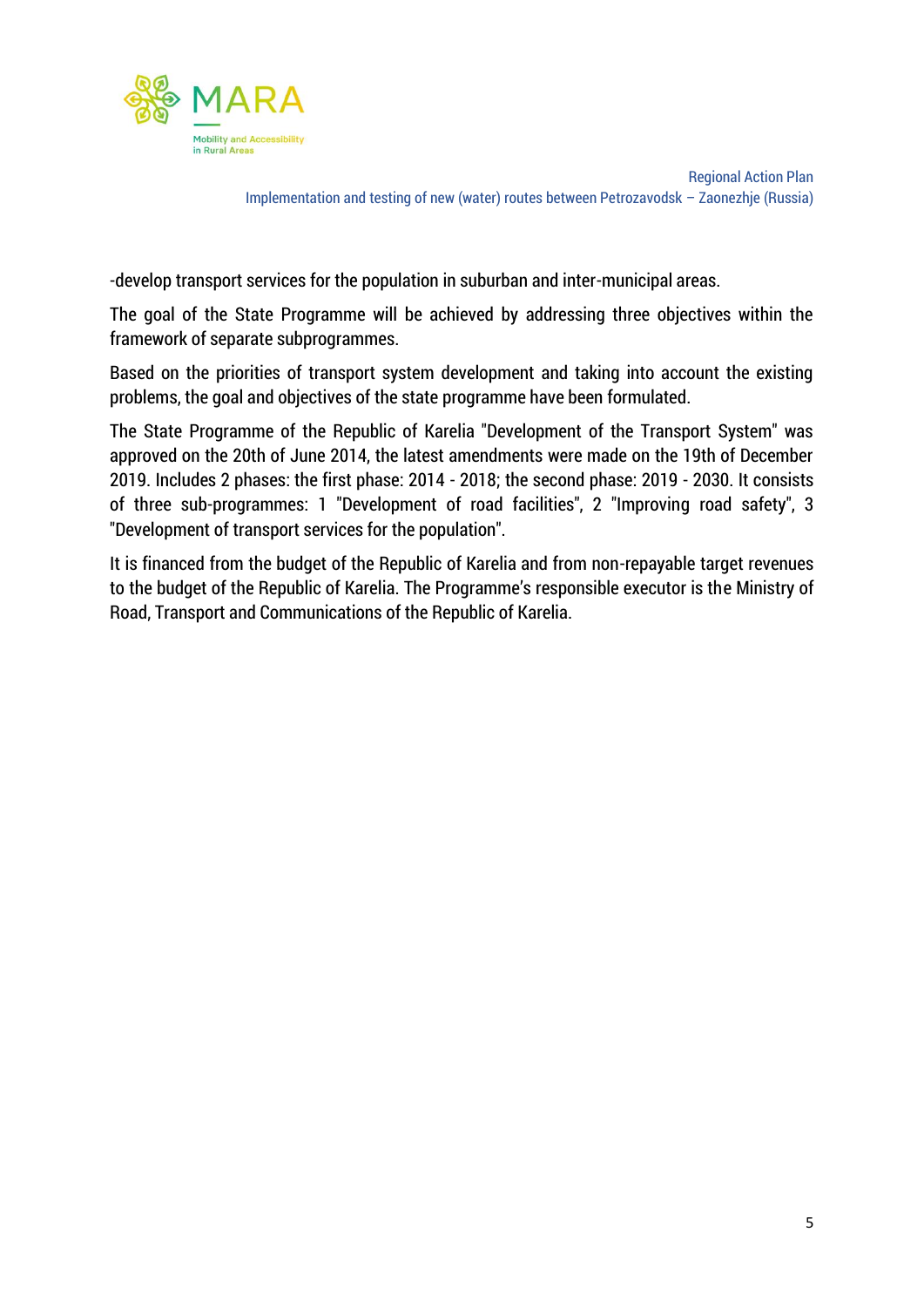

### <span id="page-6-0"></span>Description of the region and existing mobility models/offers

The focus territory within the MARA project in the Republic of Karelia (RUSSIA) is the Zaonezhye area, which includes the large Zaonezhsky peninsula and the adjacent archipelago of the Kizhi skerries (about 500 islands), covering the area of 560 km². The northern border passes through a natural watershed north of the Zaonezhsky peninsula. It is a single unique historical and cultural complex with a historically established settlement system, which is administratively part of the Medvezh'egorsk municipal district of the Republic of Karelia. A large number of shallow rivers and deep-water lakes characterizes Zaonezhye relief. The frequent alternation of elongated bays, lakes and long narrow rocky ridges with strict orientation from north-west to south-east. Historical transport routes for the Zaonezhye area are inland waterways (Lake Onega). Residents of Zaonezhye have created a particular type of boat – "kizhanka", popular on Lake Onega even nowadays. The road network is poorly developed due to the complex relief and water obstacles.



Figure 3. Focus territory - Zaonezhye

There are 3 rural settlements within the territory of the Zaonezhsky peninsula (Velikaya Guba, Tolvuya and Shun'ga). Each of them consists of a number of small villages (about 90 altogether); in some of them residents live only during the summer season. Total population of the peninsula is about 3500 persons. The population has been declining for over past 10 years. Another trend is the ageing of the population; young people leave mainly for the district center Medvezh'egorsk and the regional capital Petrozavodsk.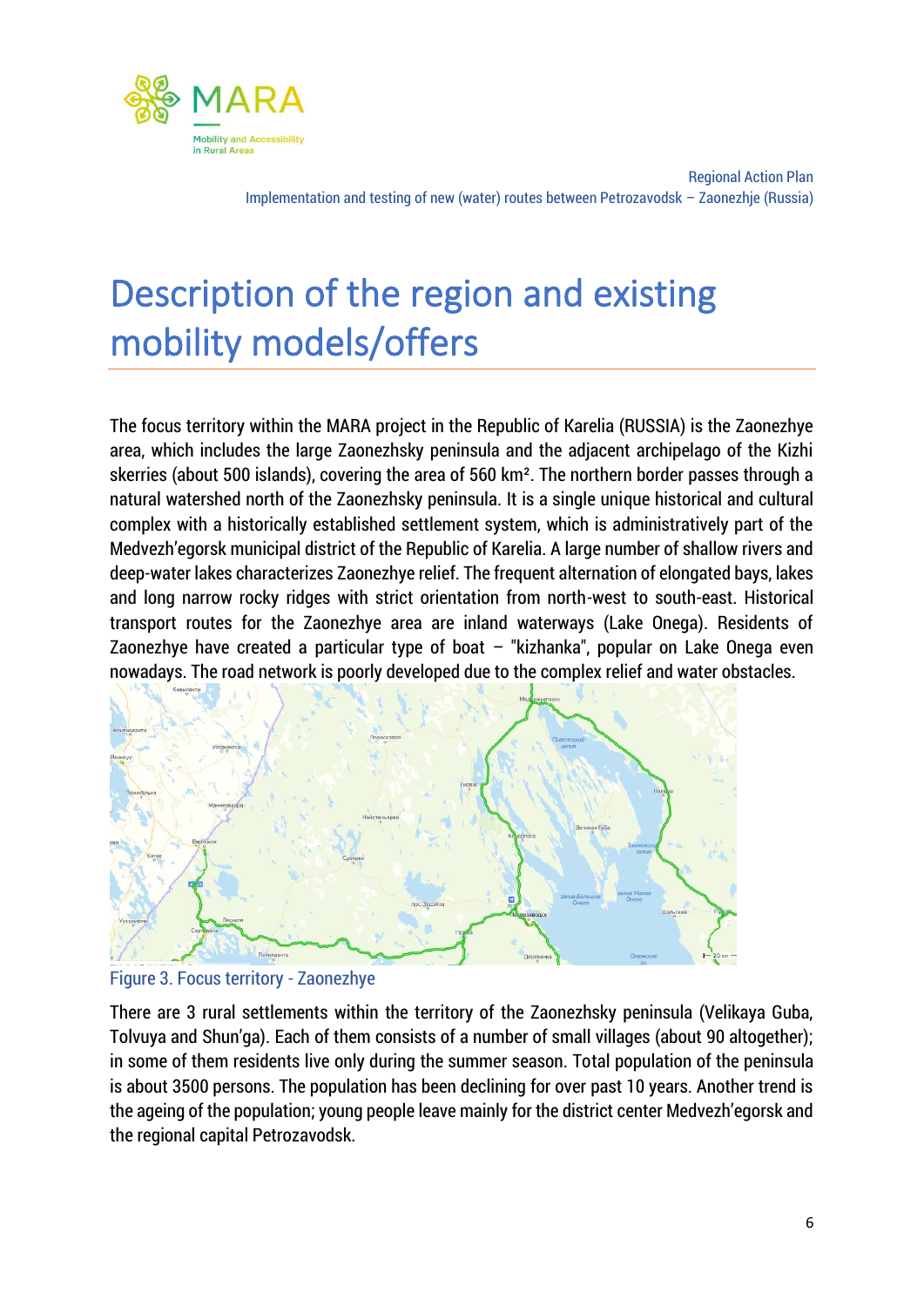

The territory of Zaonezhye is famous by its' wonderful nature, historical and architectural monuments, the pearl of which is the UNESCO monument Kizhi island. The State Historical, Architectural and Ethnographic Museum-Reserve "Kizhi" was established in 1966. In 1990 Kizhi was included into the UNESCO World Heritage List

<http://whc.unesco.org/en/list/544/documents/%23ABevaluation>

The Kizhi State Nature Reserve of federal subordination includes the protection zone of the Kizhi Museum-Reserve. The protected area of the Kizhi Museum-Reserve is located within the 50,000 hectare, it was created to protect rare species of flora and fauna as well as waterfowl reproduction sites. The Museum-Reserve is also located in close proximity to the planned Kizhi Skerries National Park (the second option is the Zaonezhsky Nature Park) with an area of 115,000 hectares, whose main purpose is to preserve the natural and cultural values of the Northern part of Zaonezhye.

There are several transport options for tourists and local residents coming to Zaonezhye and Kizhi island.

By railway: Oktyabr'skaya railway connects Moscow, St. Petersburg and Murmansk. People can come to Medvezh'egorsk station and then by local bus and car travel to Zaonezhye.

Automobile and bus: one of the main roads is highway R-17 – the asphalted road of regional importance. It starts in Medvezh'egorsk, passes through several villages (Lavasguba, Perguba, Fedotovo, Sigovo, Keftenitsy, Shunga, Bor Pudantsev, Padmosero, Tolvuya, Purgino, Velikaya Niva) and ends in Velikaya Guba settlement. The length of the route is 120 km, low traffic, not developed infrastructure. There is only one petrol station located in Medvezh'egorsk. The other road to Velikaya Guba through the villages of Kazhma, Uzkie and Kosmosero is becoming popular among tourists travelling by cars. This route to Velikaya Guba is shorter by 27 kilometres, runs through picturesque places, but the road is not designed for buses and other bigger vehicles.

Regular bus runs on the route:

- 1. Petrozavodsk Medvezh'egorsk Velikaya Guba (Karelavtotrans state company);
- 2. Medvezh'egorsk Velikaya Guba (IE Vinogradov V.V., LLC Petrotransport);
- 3. Medvezh'egorsk Tolvuya (IE Vinogradov V.V.);
- 4. Medvezh'egorsk Lambasruchey (IE Vinogradov V.V.).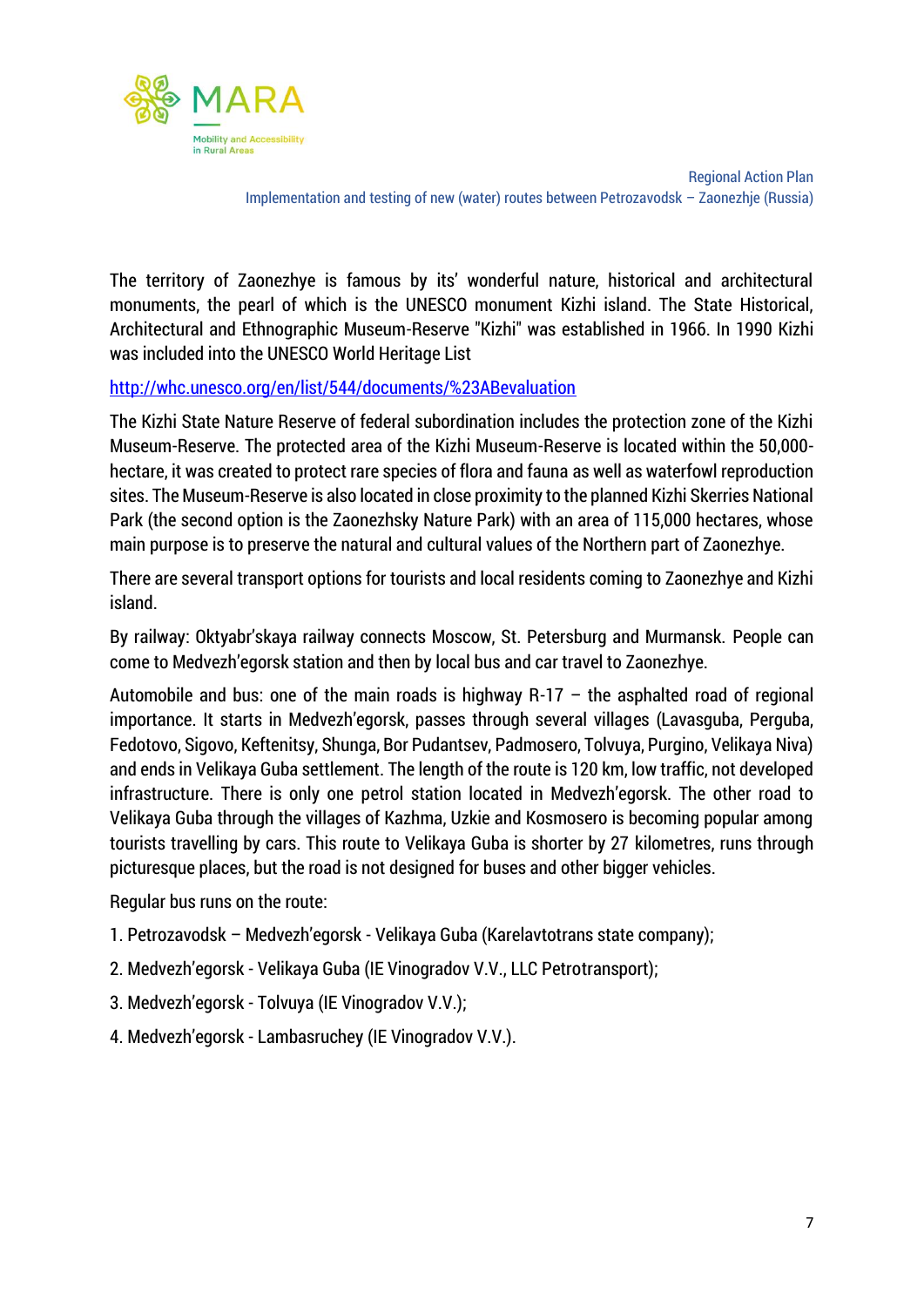





By water – during the summer season (average May – October, depends on the navigation period) regular high-speed motorboats of Kometa and Meteor types voyages between Petrozavodsk and Zaonezhye are organised. These voyages are subsidized from the budget of the Republic of Karelia. There are also charter excursion and tourist voyages on the route Petrozavodsk - Kizhi – Petrozavodsk are carried out by some tourist companies ("Hotel Karelia Tour Holding" LLC and "Karelia Excursion Bureau" LLC). Charter voyages for tourists and sightseers are possible on the route Kondopoga - Kizhi – Kondopoga as well as on the route Velikaya Guba - Kizhi - Velikaya Guba and other routes organised by local companies.



Figure. 5 Water way from Petrozavodsk to Velikaya Guba

The State Historical, Architectural and Ethnographic Museum-Reserve "Kizhi" has a license to carry passengers by 6 local boat "Nord Silver". More than 500 cruise ships arrive on Kizhi island during navigation. Museum - Reserve "Kizhi" notes a trend of 5-10% annual growth of ship calls for the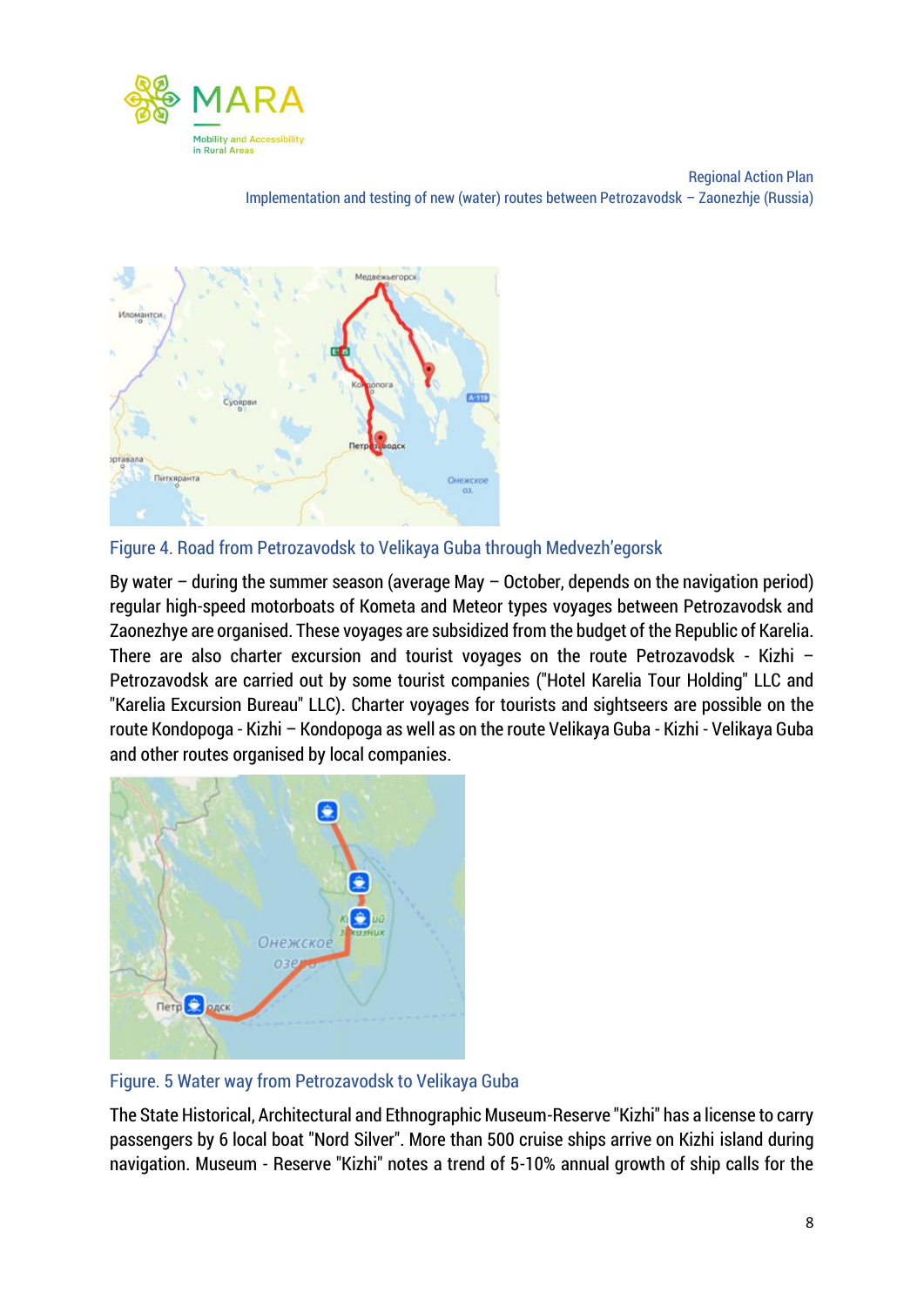

last 5 years (except of 2020 when a number of boats visiting Kizhi island decreased due to corona crisis limits). During the navigation period 2018 more than 330 small vessels with passengers arrived to Kizhi Island.

Also, cargo and passenger transportation are carried out by private carriers on individual requests. In the water area of Zaonezhye there are passenger berths on Kizhi island (in the operational management of the Kizhi Museum-reserve), municipal berths in the village of Sennaya Guba and Velikaya Guba settlement (Velikogubskoye rural settlement). Passenger ships on the route Petrozavodsk - Kizhi – Velikaya Guba - Petrozavodsk and Petrozavodsk - Kizhi - Petrozavodsk are dispatched from the state berth in Petrozavodsk (tenant - Petrozavodsk Shipping Company).

Due to the limited capacity of vehicles in the winter period, tourist attendance on Kizhi island from November to April (6 months) does not exceed 6 thousand people. While in the navigation period from May to October (6 months) the number of visitors and tourists reaches 200 000 people.

There are no ice class vessels for passenger transportation in winter in Onega Lake water area.

The waterways of Zaonezhye have distinct features:

- Seasonality in operation (usually from mid-May to mid-November, about 180 days per year);

- The need for construction and maintenance of appropriate infrastructure (including dredging) and maintenance of the navigation environment;

- Inland waterways transportation of passengers is subject to licensing;

- The waterways are non-alternative for local residents of the Kizhi skerries as well as tourists visiting the Kizhi Museum-Reserve.

By helicopter - in the inter-navigation period regular communication with Kizhi and Bolshoy Klimenetsky islands (Sennaya Guba village) is provided once a week by Mi-8 helicopter. The helicopter's passenger capacity is 20 people (the flights are subsidized from the budget of the Republic of Karelia). At the same time, there is no possibility to purchase tickets remotely – tickets are sold only at the ticket office in Petrozavodsk and not earlier than two weeks before the flight. These flights can be changed by the personnel of Rosgvardiya and EMERCOM (rescue service) units located on Kizhi island, which significantly limits the availability of seats on board for the local population.

During the winter time "Hivus 10" Hovercrafts are used on the routes of Petrozavodsk - Kizhi Island - Petrozavodsk, Petrozavodsk - Bolshoy Klimenetsky island - Petrozavodsk, Velikaya Guba - Kizhi island - Velikaya Guba. The Kizhi Museum-Reserve has 6 "Hivus 10" Hovercrafts, 4 private carriers have 5 Hovercrafts. In the inter-navigation period 2018-2019 the Kizhi Museum-Reserve performed 262 voyages on the route Petrozavodsk - Kizhi island - Petrozavodsk and 128 voyages on the route Velikaya Guba - Kizhi island - Velikaya Guba settlement. Private carriers have performed about 200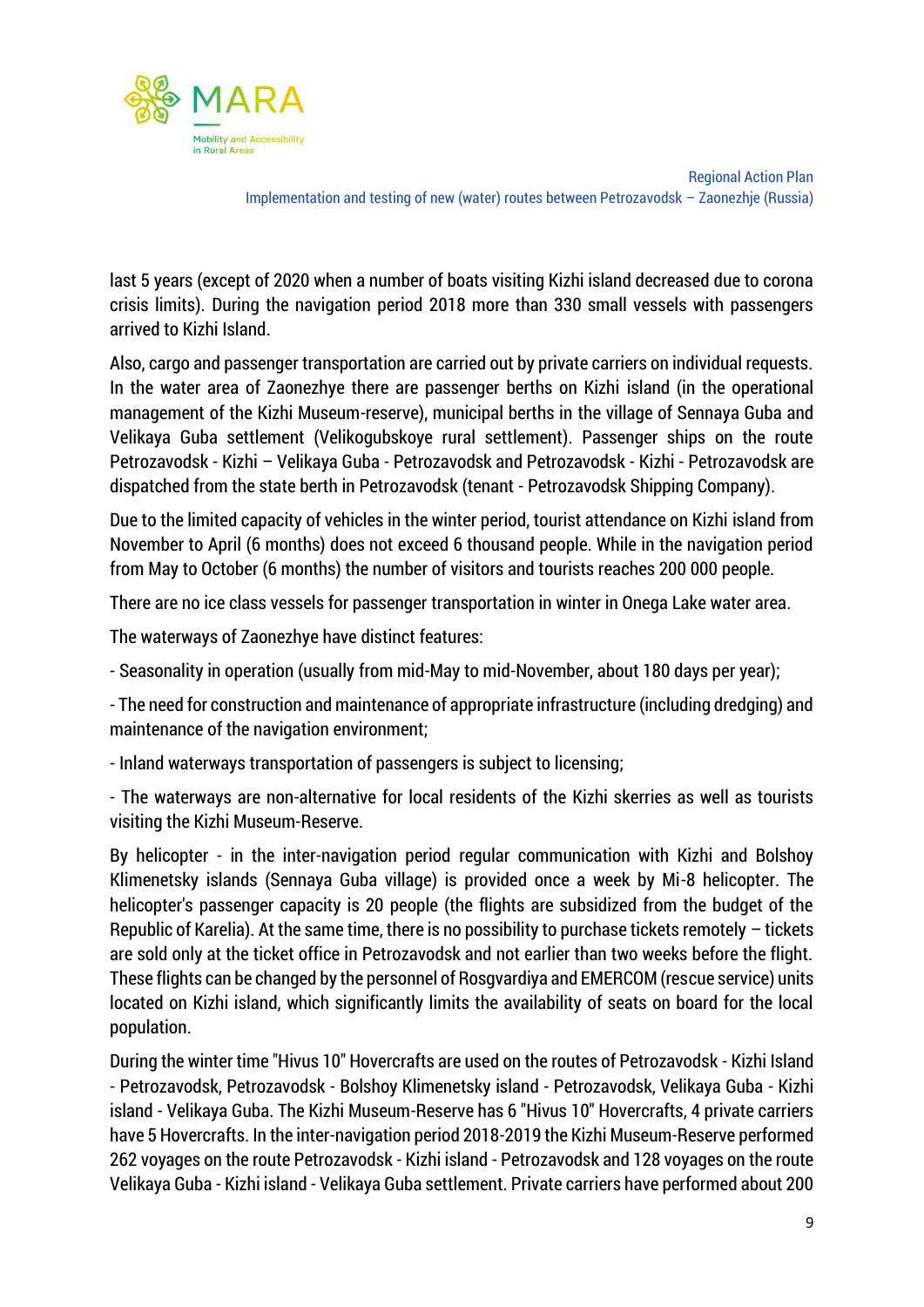

voyages on the same routes. The number of passengers is not taken into account, because the voyages are off-schedule and may be related to the transportation of goods, as well as to the transportation of local residents or tourists. Tourist companies carry out organized tours to Zaonezhye on snowmobiles, cross-country vehicles, motorcycles, dog sledges, skis.

#### Table 1. Basic information about population

| Total                               |            |      | Population | Population changes per               | Population        |                    |                  |  |  |  |
|-------------------------------------|------------|------|------------|--------------------------------------|-------------------|--------------------|------------------|--|--|--|
| Region                              | population | city | village    | 1,000 inhabitants<br>$(2014 - 2019)$ | $0 - 19$<br>years | $20 - 65$<br>years | over 65<br>years |  |  |  |
| Velikaya<br>Guba rural<br>settlemen | 1597       |      | 1597       |                                      |                   |                    |                  |  |  |  |
| Tolvuya<br>rural<br>settlemen       | 1066       |      | 1066       |                                      |                   |                    |                  |  |  |  |
| Shun'ga<br>rural<br>settlemen       | 769        |      | 769        |                                      |                   |                    |                  |  |  |  |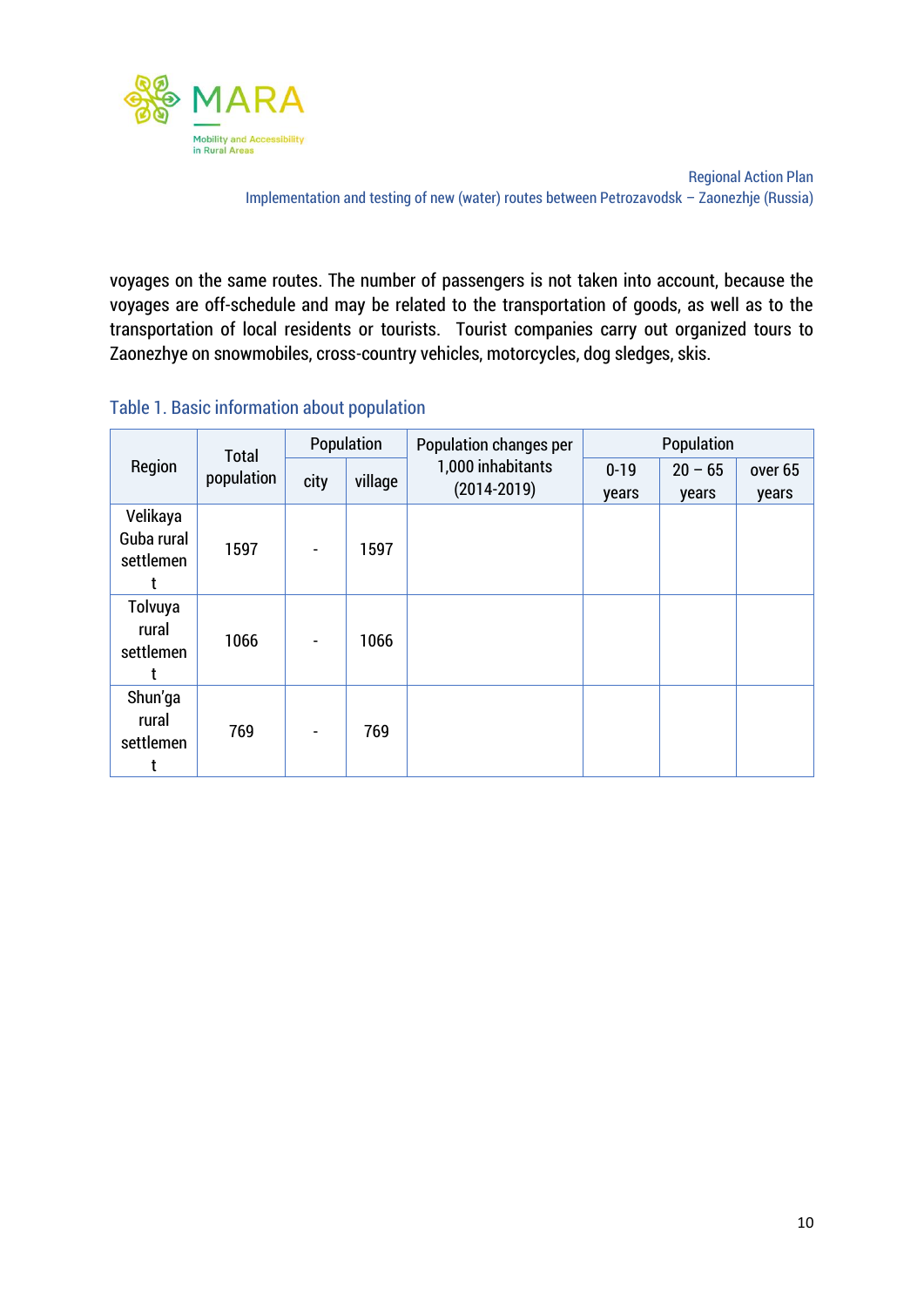

Table 2. Basic information about region

| Region                                                                                                   | Area<br>of the<br>region<br>(km2) | Number of<br>inhabitant<br><sub>S</sub>                    | Density of<br>population<br>(number of<br>inhabitant<br>s per km2) | Hard<br>paved<br>public<br>roads<br>per 100<br>$km2$ in<br>km | Cars<br>registered<br>per 1000<br>inhabitant<br><sub>S</sub> | <b>Bicycle</b><br>paths<br>(km) | Geographical<br>location/local border<br>traffic/<br>connectivity to transport<br>hubs (airports, ports) | Access to<br>railway/buses/waterways                                                                                                                                                                                                                                                 | Number of<br>holiday and<br>other short-stay<br>accommodation<br>(with more than<br>10 beds) |
|----------------------------------------------------------------------------------------------------------|-----------------------------------|------------------------------------------------------------|--------------------------------------------------------------------|---------------------------------------------------------------|--------------------------------------------------------------|---------------------------------|----------------------------------------------------------------------------------------------------------|--------------------------------------------------------------------------------------------------------------------------------------------------------------------------------------------------------------------------------------------------------------------------------------|----------------------------------------------------------------------------------------------|
| <b>Zaonezhsk</b><br>peninsula<br>0f<br>Medvezh'e<br>gorsk<br><b>District</b><br>(Republic<br>of Karelia) | 1200<br>$0 \text{ km}^2$          | 3432<br>(Jan 1,<br>2020) in 3<br>rural<br>settlement<br>S. | 0,3<br>$(2,0 -$<br>Medvezh'e<br>gorsk<br>district)                 |                                                               |                                                              |                                 | -Petrozavodsk airport<br>230 km                                                                          | - water communication<br>between Petrozavodsk,<br>Kondopoga and Velikaya<br>Guba (during the summer<br>season);<br>- bus connection between<br>Velikaya Guba and<br>Medvezh'egorsk (120 km)<br>and Petrozavodsk (247 km);<br>- closest railway station is<br>Medvezh'egorsk (120 km) | $\pmb{0}$                                                                                    |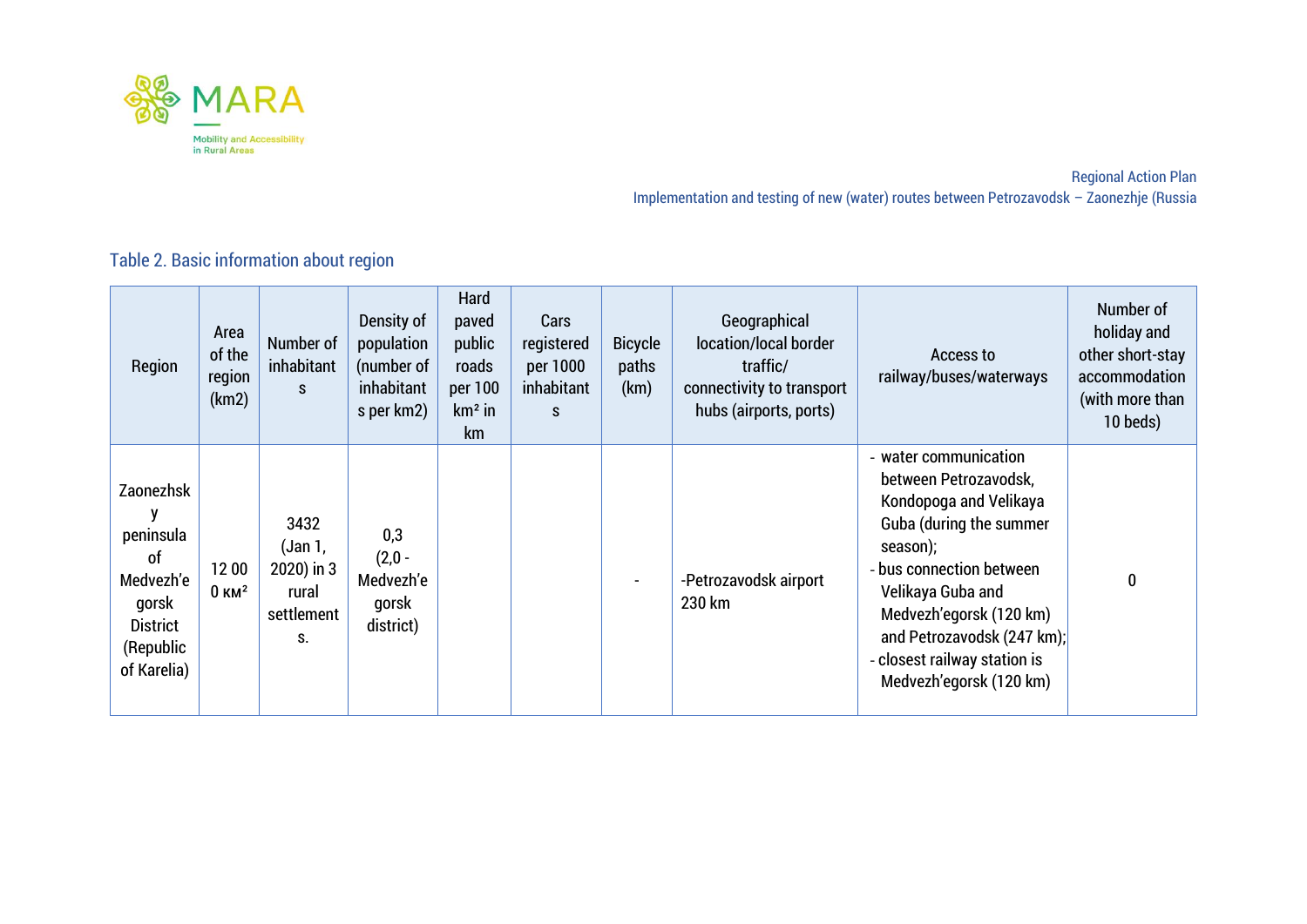

### Table 3. Touristic attractiveness about region

| Region                                                          | <b>Touristic attractiveness</b>                                                                                                                     |
|-----------------------------------------------------------------|-----------------------------------------------------------------------------------------------------------------------------------------------------|
| Kizhi island                                                    | UNESCO monument Kizhi island. The State Historical, Architectural and Ethnographic Museum-Reserve "Kizhi".                                          |
|                                                                 | http://whc.unesco.org/en/list/544/documents/%23ABevaluation                                                                                         |
|                                                                 | - unique natural landscape complexes;                                                                                                               |
| Velikaya<br>Guba,<br>Tolvuya and<br>Shunga rural<br>settlements | - on the territory of the Zaonezhsky peninsula there are 46 historical settlements, most of which have a 500-year history, 194 architectural        |
|                                                                 | monuments of cult significance, of which 26 are monuments and 150 residential houses and outbuildings, which can be positioned as unique            |
|                                                                 | dwelling complexes which are the main feature of the area that testify to its traditional culture and set it apart from other parts of Karelia (but |
|                                                                 | they are deteriorating and falling into disrepair because their owners have no financial means to maintain them in good condition);                 |
|                                                                 | - the only soils in Russia composed of shungite rocks (containing nitrogen, phosphorus and potassium);                                              |
|                                                                 | - strongly developed identity of folk culture, allowed preserving to the maximum extent the spirit and religious and household traditions of the    |
|                                                                 | Russian North. Zaonezhye has preserved ancient Russian bylinas for Russia.                                                                          |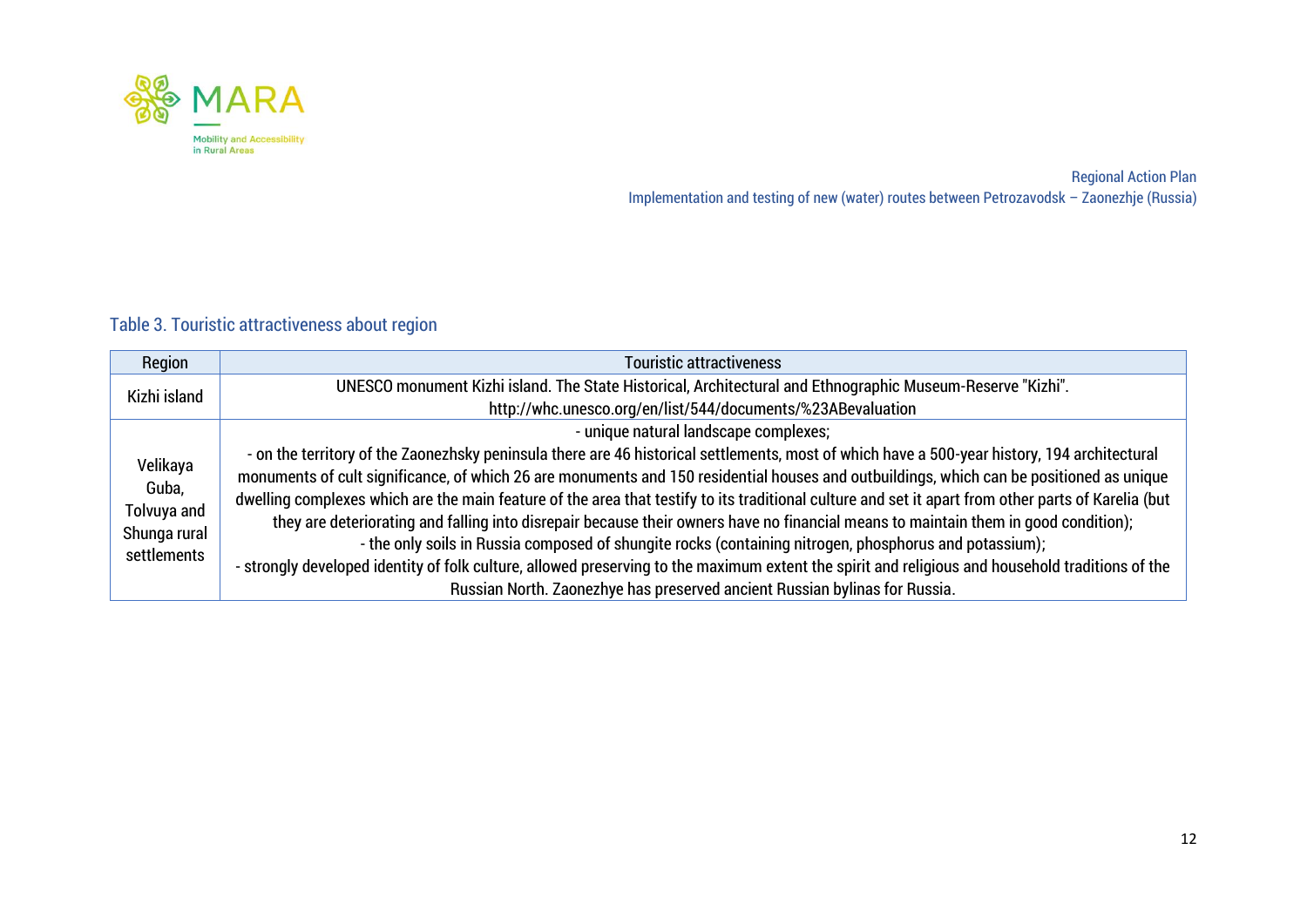

### Table 4. Main problems of mobility and accessibility of region

| - the waterways are in operation usually from mid-May to mid-November, about 180<br>- the need for construction and maintenance of appropriate infrastructure (including |
|--------------------------------------------------------------------------------------------------------------------------------------------------------------------------|
|                                                                                                                                                                          |
|                                                                                                                                                                          |
|                                                                                                                                                                          |
|                                                                                                                                                                          |
|                                                                                                                                                                          |
|                                                                                                                                                                          |
| - high cost of transport services by water during navigation (2950 rubles (during the                                                                                    |
| 2019 summer season it was appr. 42 Euro)/ person. travel "back and forth"                                                                                                |
| Petrozavodsk - Kizhi island - Petrozavodsk with a 4-hour stay on Kizhi island or 2300                                                                                    |
| rubles (appr. 33 Euro)/ person one way when buying tickets for different dates);                                                                                         |
| - there are no alternative transport and excursion routes to the water transport to                                                                                      |
|                                                                                                                                                                          |
| - tourism infrastructure along the route R-17 Medvezh'egorsk - Velikaya Guba is not                                                                                      |
|                                                                                                                                                                          |
| - regular communication with Kizhi and Bolshoy Klimenetsky islands (Sennaya Guba                                                                                         |
| village) is provided once a week by Mi-8 helicopter; the helicopter's passenger                                                                                          |
| - due to the limited capacity of vehicles in the winter period, tourist attendance on                                                                                    |
| Kizhi island from November to April (6 months) does not exceed 6 thousand people                                                                                         |
| (while in the navigation period from May to October (6 months) the number of                                                                                             |
|                                                                                                                                                                          |
| - there are no ice class vessels for passenger transportation in winter in Onega Lake                                                                                    |
|                                                                                                                                                                          |
|                                                                                                                                                                          |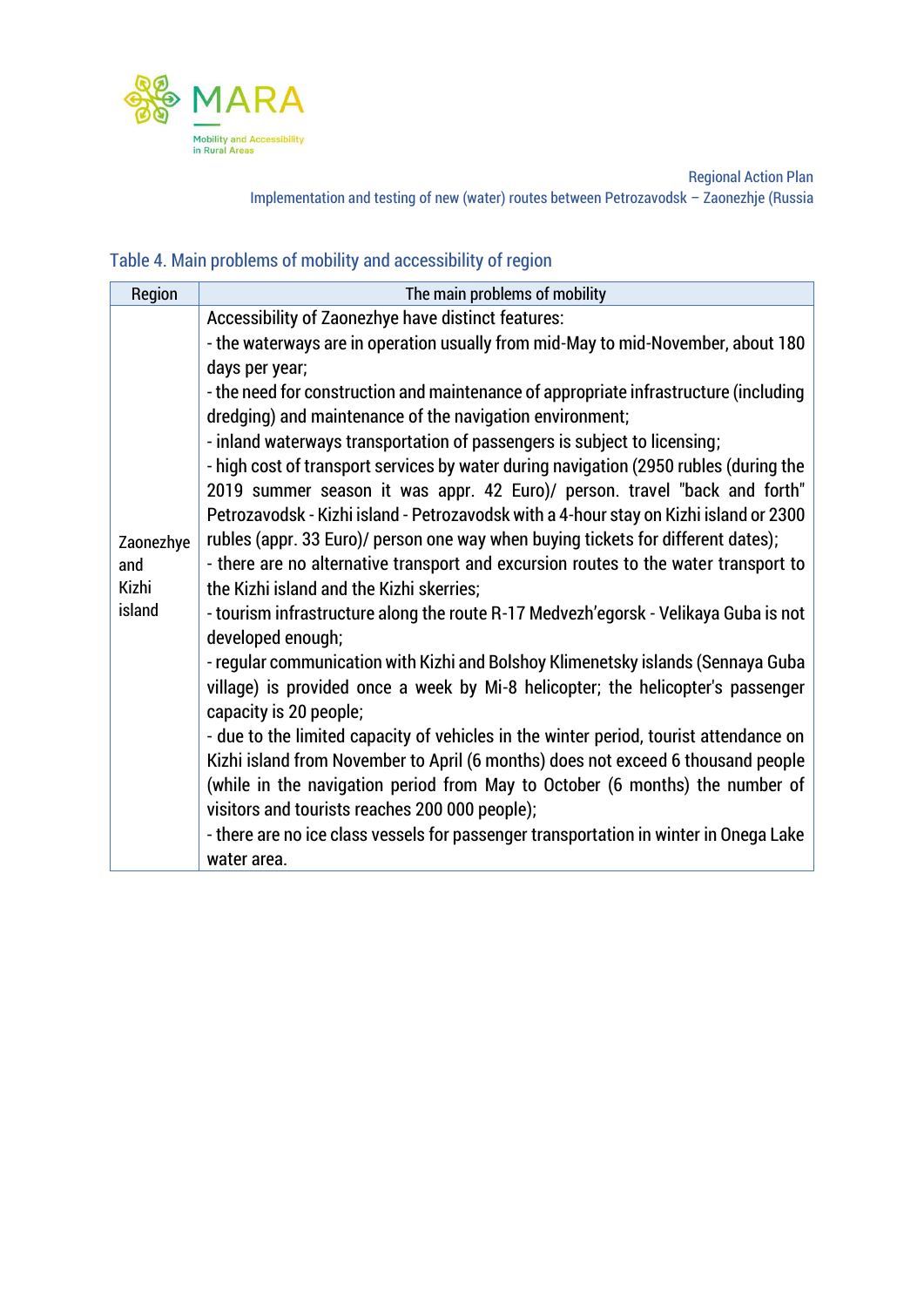

# <span id="page-14-0"></span>Challenges of transportation models and recommendations for improving mobility offers in policy and planning documents

Strategy for socio-economic development of the Republic of Karelia until 2030 (amended on December 10, 2019) covers development of all districts and towns of Karelia. Tourism development in Medvezh'egorsk District of the Republic of Karelia and directly in Zaonezhye is carried out in accordance with the Strategy for the Social and Economic Development of Medvezh'egorsk Municipal District of the Republic of Karelia for the period until 2022 (approved by Resolution No. 404 of the XXX session of the Medvezh'egorsk Municipal District Council 18.05.2017).

In accordance with the territorial planning scheme of the municipal district, executed by the Federal State Unitary Enterprise "Russian State Research and Design Institute of Urbanistics" of Gosstroy of Russia (St. Petersburg), the main directions of tourism development in Medvezh'egorsk District are presented in the following areas:

1. Establishment of a regional tourist information centre, formation of the Zaonezhsky Nature Park.

On December 20, 2019, the heads of Medvezh'egorsk District and Velikogubskoye Rural Settlement Administration, the chairman of the Zaonezhskaya Izba non-profit organisation, the media and NGOs of Karelia took part in the opening of the Zaonezhye Visit Centre. The main task of the Visit Centre located in the centre of Petrozavodsk (Lenin Avenue 15) is providing up-to-date information on historical and cultural heritage of the territory, sightseeing attractions and tourist routes of the Zaonezhye region.

2. Formation of the Segozerie, Vygoretsia and Zaonezhye districts into regional tourism centres.

A land plot 10:13:124205:256 was formed for placing recreation objects on the Zaonezhsky peninsula in the Schepino tract (7 km. from the Shunga village).

3. Implement tourism infrastructure development projects around Kizhi island. A presentation titled Land Plots at Velikogubskoye Settlement, Tipinitsy, Kondoberezhnaya was prepared and posted on the websites of the district and Velikogubskoye Settlement, JSC Corporation for Development of the Republic of Karelia.

In 2019, construction of 6.5 km of the Medvezh'egorsk - Tolvuya - Velikaya Guba (106th km) - Bolnichny road was completed. In accordance with the contract between the Road Administration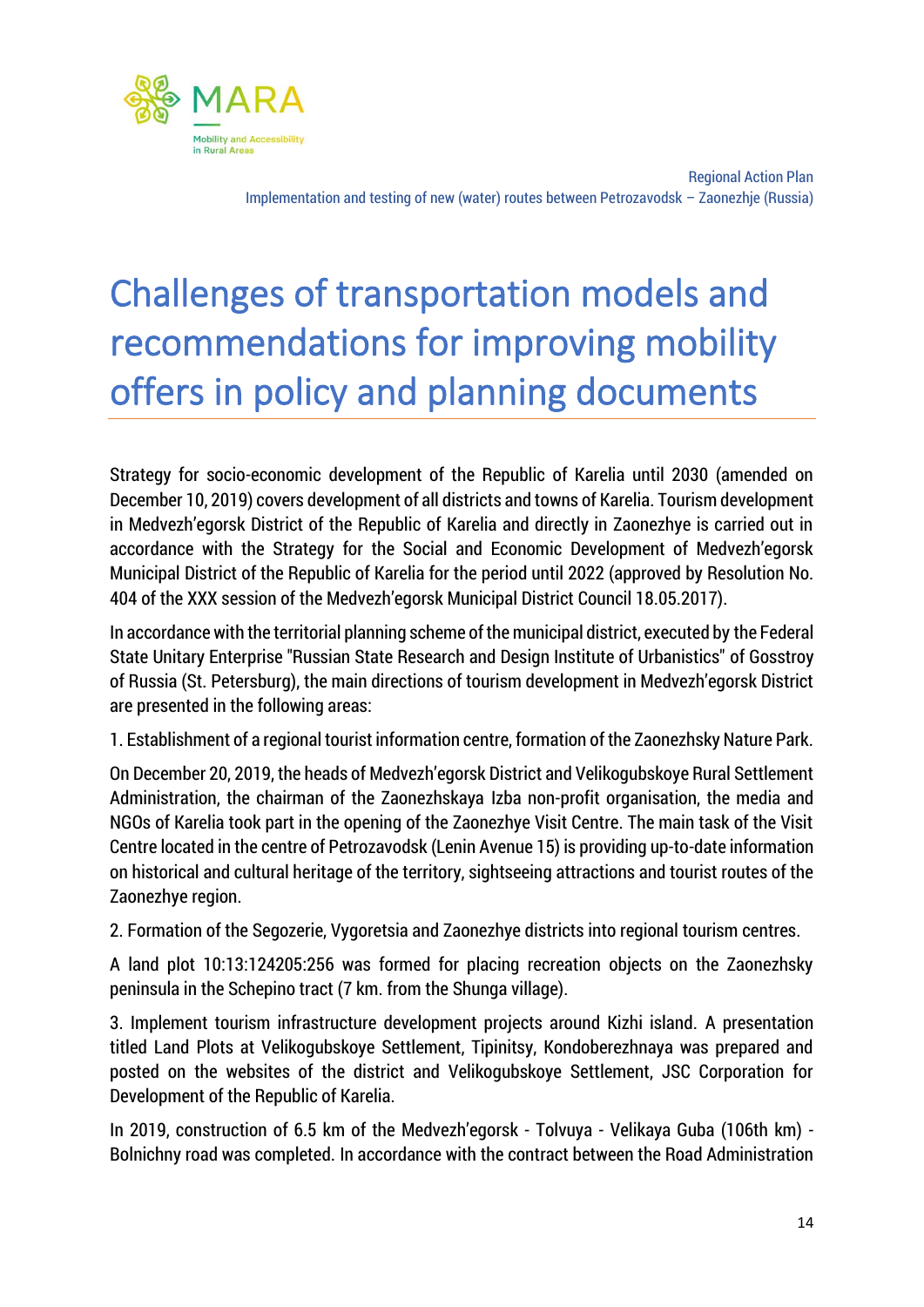

of the Republic of Karelia and PSK Stroitel, construction of the 31.3 km Velikaya Guba - Oyatevshchina road is to be completed by 30 June 2023.

According to the "Tourist passport of Medvezh'egorsk District", the route along the Zaonezhye Peninsula "Silver Ring of Zaonezhye", formed by the presence of wooden architecture monuments in the area, is referred as a promising area for tourism development. This route is not currently offered to organised tourists due to the lack of collective accommodation, catering facilities and paved roads.

The local population of Zaonezhye is interested in providing tourism services. The locals arrange excursions and organise trips, hikes, outdoor activities for guests from other regions of Russia or districts of Karelia. They make and sell souvenirs, agricultural products, berries, mushrooms, fish. They receive tourists and guests in their houses and specially adapted rooms. They hold cooking master classes and performances by folk art groups. In some cases, these processes take place with the moral support of the authorities at the settlement level.

During the monitoring period of the MARA project 4 new guesthouses were opened in the territory of Kizhi skerries (reconstruction of previously existing historical houses of the 19th-20th centuries). The population is particularly active in the Velikaya Guba area: year-round transport accessibility of the mainland allows diversify the offers and range of services. But there is a problem of personnel in the area of hospitality: as a rule, local residents do not have vocational training and young people are not interested in permanent employment in rural areas.

However, over-regulation in the tourism sector pushes local private micro-business processes outside the legal framework. This, in turn, does not allow the local authorities to support entrepreneurial initiatives. For example - the existing procedures for the operation of accommodation facilities, including migration registration requirements, do not allow for the accommodation of non-citizens, let alone foreign nationals, in remote locations. The requirements of counter-terrorism legislation and mandatory certification of accommodation facilities do not take into account the peculiarities of remote small accommodation facilities - guest houses and individual accommodation facilities (lack of transport links during muddy weather, no mobile phone coverage, no internet or even electricity in some places, no staff to meet the full range of requirements, etc.).

New projects to regulate the training and provision of guide services make no exception for citizens living and working in remote settlements. Legislation in the field of transportation has completely excluded small boats (which have traditionally been the main mode of transportation in Zaonezhye) from the legal sphere of commercial services. Tax legislation does not take into account the seasonal nature of these activities. In 2018, a law on recreational fishing was passed in Russia. According to the new rules, from 2019 it is forbidden to set nets and fish by spinning until 1 July.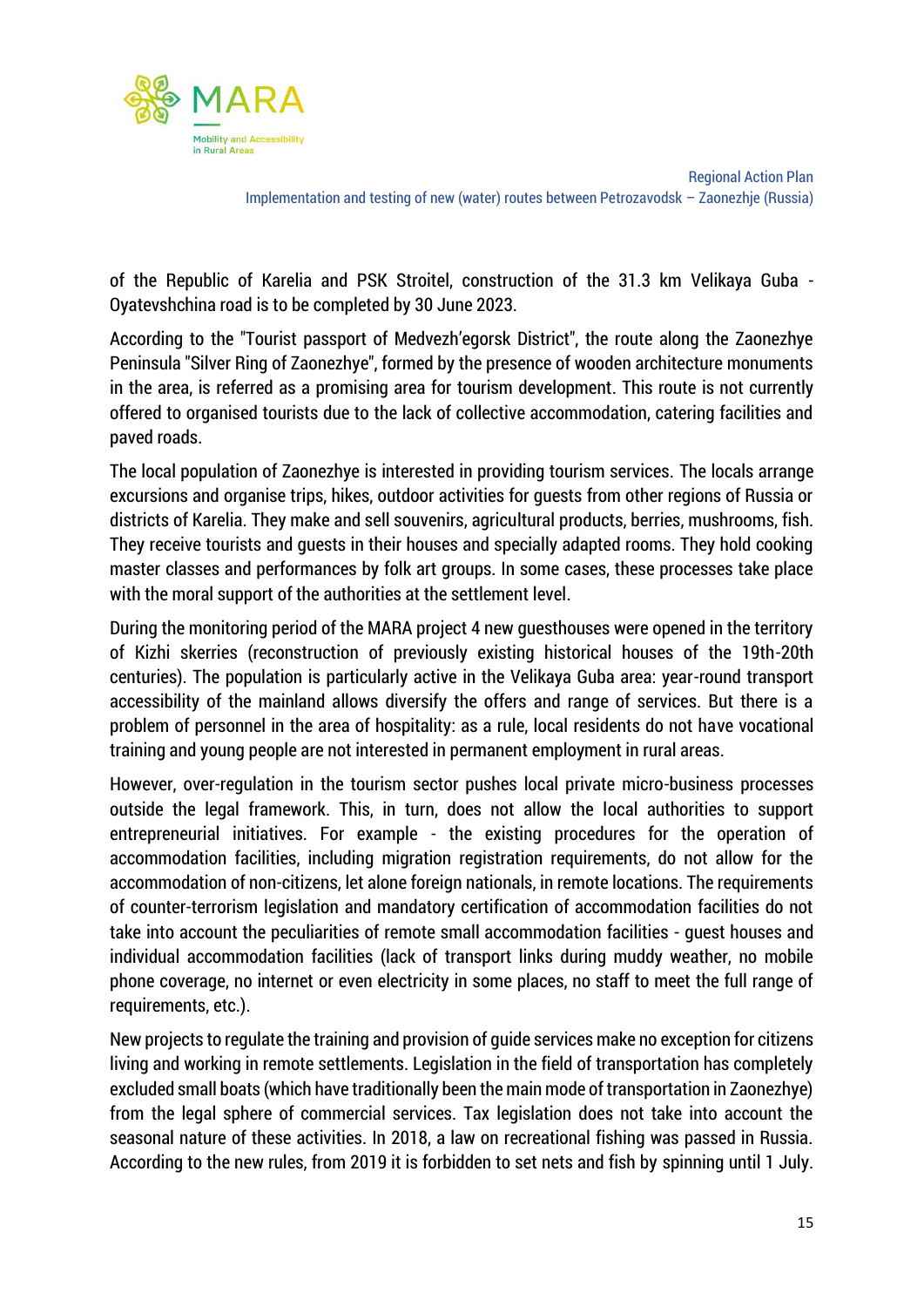

Due to these bans, Zaonezhye is losing its attractiveness as an eco- and rural tourism destination, and any local fisherman faces a fine.

The problems listed above relate to the norms established by federal legislation. One possible way of solving the problems of involving the local population in tourism services or legalising such activities is to extend a new special tax regime for self-employed citizens to the territory of the Republic of Karelia from 1 July 2020.

In 2020, the Medvezh'egorsk District Administration was reviewing the Master Plan of Velikogubskoye Rural Settlement with draft boundaries of the settlements located in the vicinity of Kizhi Island. In accordance with the Regulations on the State Nature Reserve of Federal Importance "Kizhi", approved by Order No. 353 of the Ministry of Natural Resources of Russia from 07.08.2018, it is prohibited to provide land plots for individual housing construction, as well as providing gardening and dacha plots outside the borders of settlements on the territory of the reserve (which includes villages in the vicinity of Kizhi Island). These documents are important for the development of tourism in terms of planning the development of tourism infrastructure in the district. The special tax regime for the self-employed provides for renting accommodation facilities as a citizen's activity, and this could stimulate new construction or reformatting of existing individual residences. Meanwhile, the construction of small accommodation facilities and the provision of services in guesthouse format is limited in advance to the boundaries of existing settlements without regard to the distance from the tourist attraction sites.

Additional constraints to the development of the tourism industry in the district are:

- the state of roads of national and local importance;

- lack of investors;

- problems with allocation of land plots and conversion of land from one category to another;

- poor development of engineering infrastructure.

In the future Zaonezhye can have a rather diverse tourist specialization: cultural and educational, rural, water-sports, medical and health tourism, various types of active recreation.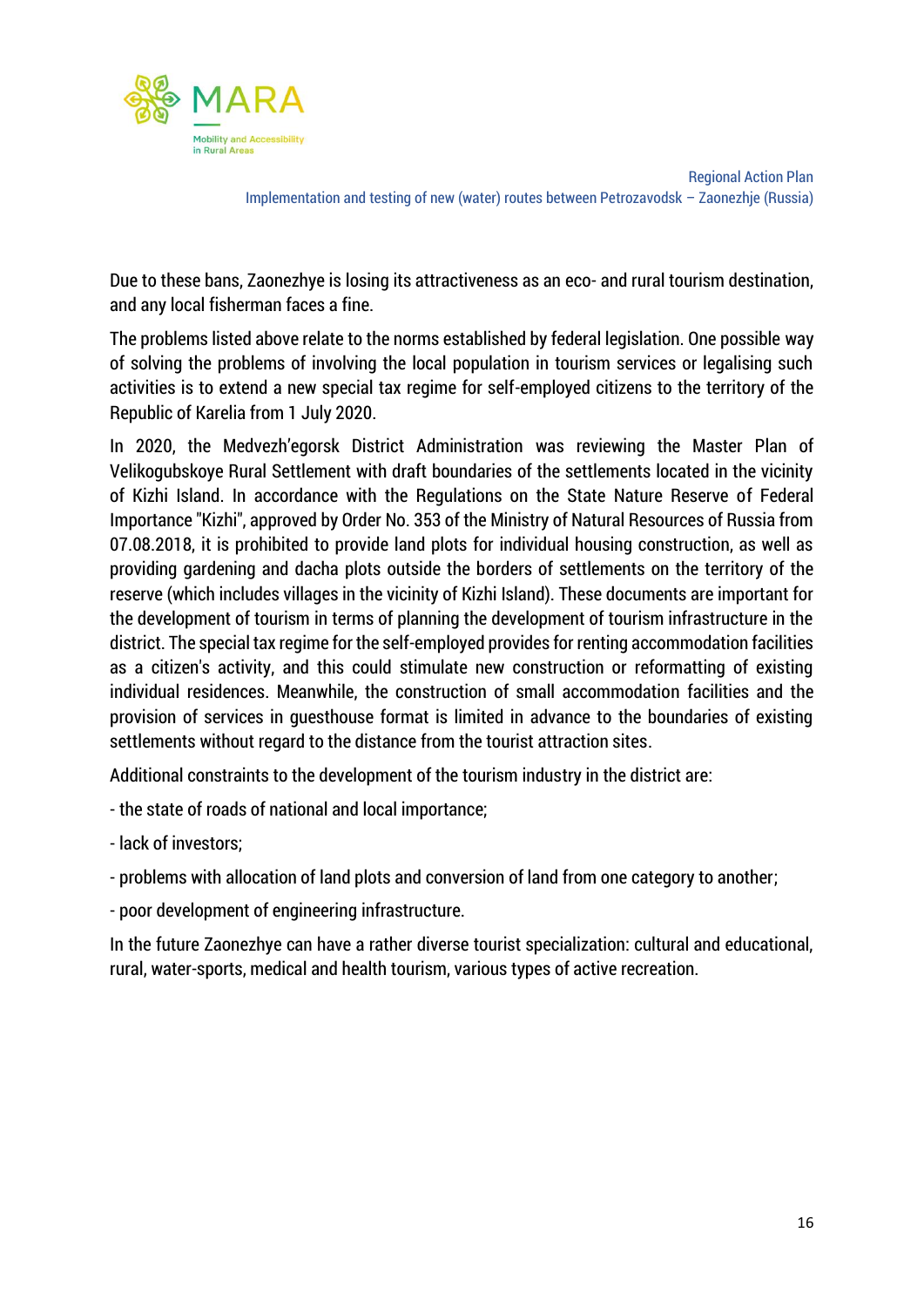

### <span id="page-17-0"></span>Mobility needs in the region

The collection and processing of information on the study of accessibility in Zaonezhye as part of the project "Mobility and Accessibility in Rural Areas - New Approaches to Developing Mobility Concepts in Remote Areas (MARA)" was organised in two stages.

The first stage of the work was carried out in summer 2019 together with the Kizhi Museum-Reserve and the "Kizhi Ozherel'e" (necklace) and "Karelia Excursion Bureau" travel companies as part of a survey aimed at identifying the motivation of tourists from different regions of Russia and foreign countries to visit Kizhi Island.

The second stage was organized during the summer 2020 when the research expedition aimed to conduct a survey of residents and tourists to identify the motivation to visit these places and the accessibility of the area, as well as to process the data obtained. In 2020, the interviewers were interested in the purpose of the trip, the availability of transport services, the services demanded in the remote areas of Zaonezhye. The survey was conducted in the village of Oyatevshchina, Velikaya Guba and on the islands of the Kizhi skerries. This is the first time such work has been done in the territory of Zaonezhye in the last few decades

The field phase of the study was organised in June-September by the Centre of Social Tourism Development at the request of the Tourist Information Centre of the Republic of Karelia. "Zaonezhskaya Izba" NGO and the Sailing Federation of Karelia were involved in collecting information. Tools development, data processing and analysis (data entry, data processing and analysis, report preparation) were carried out by sociologist A.G. Chukhareva (Sociological Laboratory of PetrSU). The quantitative data obtained was processed and analysed in SPSS in October – November 2020.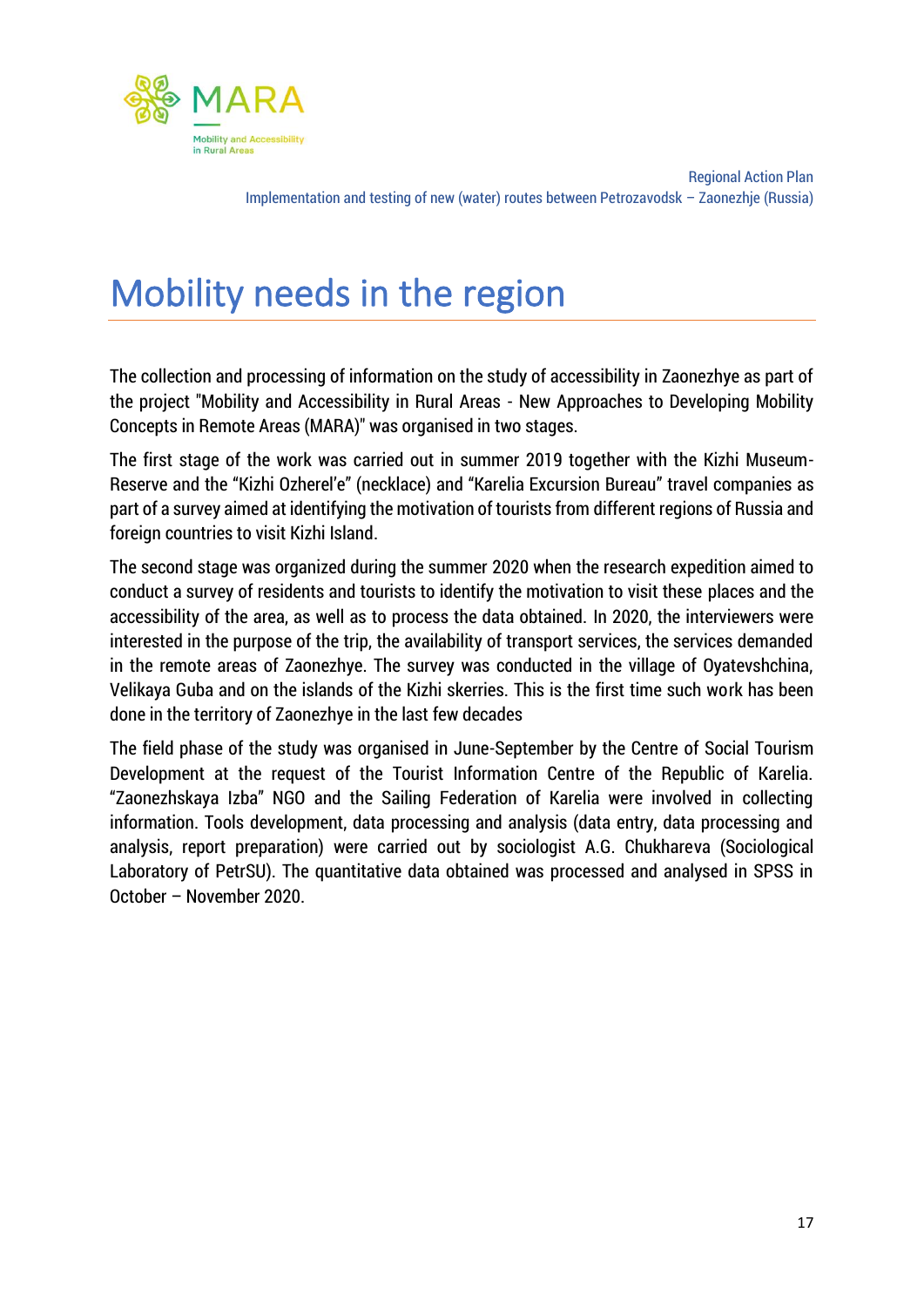

| Table 5. Research methods used to assess and analyse the needs of tourists and residents |  |
|------------------------------------------------------------------------------------------|--|
|------------------------------------------------------------------------------------------|--|

|                                                                                                |              |              |             |      |   | <b>Methods applied</b> |     |             |              |            |  |              |                         |   |              |                  |                          |                |                                                                                                               |  |   |
|------------------------------------------------------------------------------------------------|--------------|--------------|-------------|------|---|------------------------|-----|-------------|--------------|------------|--|--------------|-------------------------|---|--------------|------------------|--------------------------|----------------|---------------------------------------------------------------------------------------------------------------|--|---|
|                                                                                                | Quantitative |              |             |      |   |                        |     | Qualitative |              |            |  |              |                         |   |              | <b>Other</b>     |                          |                |                                                                                                               |  |   |
| Partner<br>(Institution)                                                                       | <b>PAPI</b>  |              |             | CAWI |   |                        | IDI |             |              | Case study |  |              | <b>Desk</b><br>research |   |              | Delphi<br>method |                          |                | <b>Spatial</b><br>information/<br>dynamic<br>maps<br>development<br>and<br>processing<br>(including<br>PPGIS) |  |   |
|                                                                                                | $T^*$        | $\vert$ *    | $A^{\star}$ | T    | I | $\mathsf{A}$           | T   |             | $\mathsf{A}$ | T          |  | $\mathsf{A}$ | T                       | ı | $\mathsf{A}$ | T                | $\overline{\phantom{a}}$ | $\overline{A}$ | T                                                                                                             |  | A |
| <b>Tourist</b><br>Information<br>Center of<br>the<br><b>Republic of</b><br>Karelia<br>(Russia) | $\mathbf{x}$ | $\mathbf{x}$ |             |      |   |                        |     |             |              |            |  |              |                         |   |              |                  |                          |                |                                                                                                               |  |   |

\*"T" – tourists; "I"- inhabitants; "A" - authorities/tourists entities (e.g. tourist agencies), (other?)

Due to the coronavirus pandemic and the temporary ban on visiting Kizhi Island in June, the bulk of respondents were locals and dacha residents from the villages of Oyatevshchina, Ersenevo, Boyarshchina, Sychi, Yamka, Sennaya Guba, Potanevshchina, Zharnikovo, Korba and Volkostrov. However, already in July and early September tourists from various parts of Russia - from Apatity to Bryansk and Belgorod, from Kaliningrad to Perm and Orenburg - answered the questions. In total, respondents came from 84 cities and regions (apart from Karelia). The greatest flow of tourists was observed from Moscow (20.7%), Petrozavodsk (19.3%), and St. Petersburg (13.6%). Only two foreign guests were recorded, from Kiev (Ukraine) and Brest (Belarus).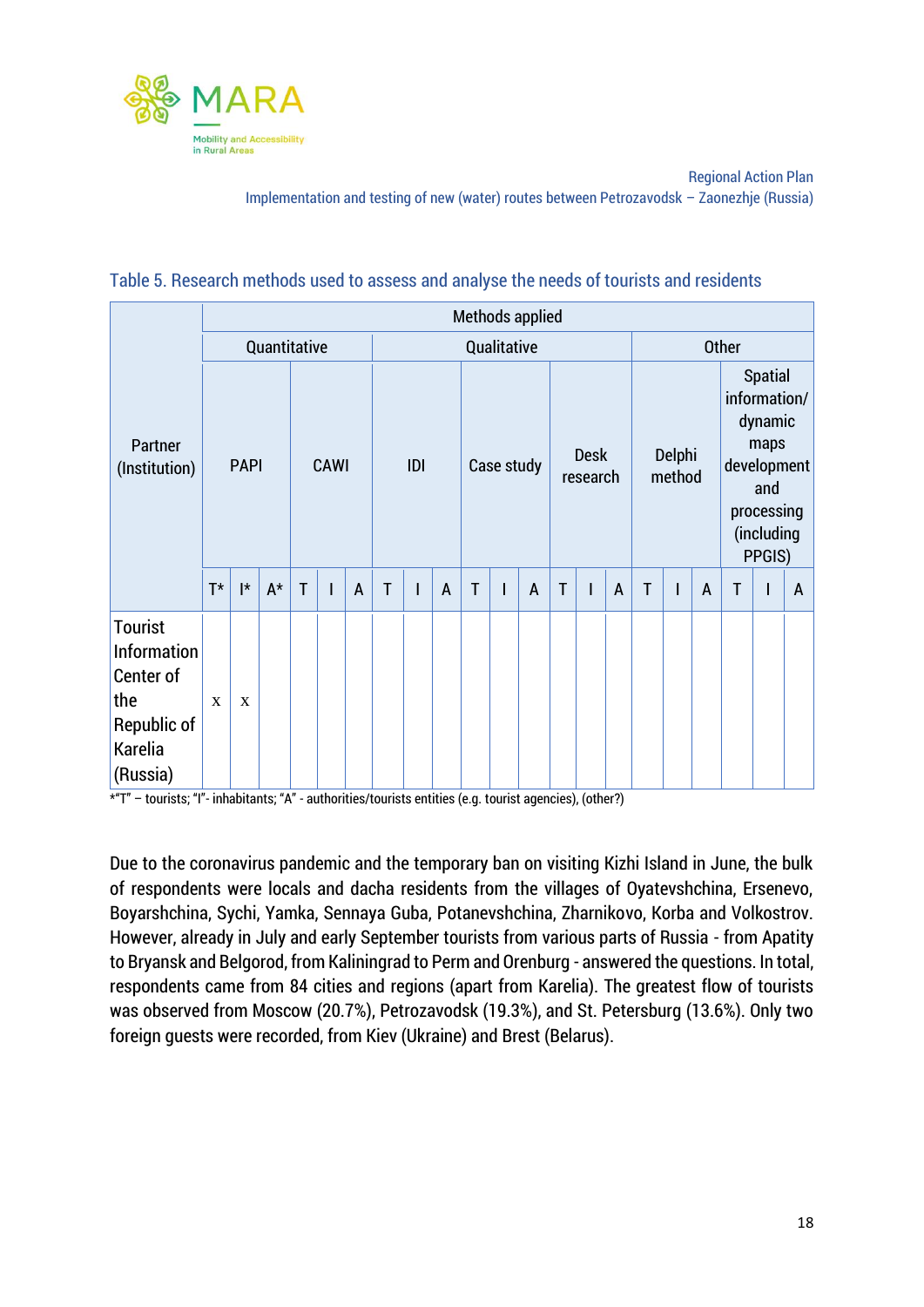



#### Figure 6. Purpose to visit Zaonezhye

The survey showed that the main purpose of visiting Zaonezhye is tourism for most respondents (74.7%), while one in ten respondents (8.8%) is a local resident.

The main reasons for respondents to visit Zaonezhye are to enjoy the beauty of Karelian nature (77%) and to visit Kizhi island (67%). 47% of respondents want to experience the cultural and historical heritage of the country, 40% want to escape from the bustle of the city and 34% want to spend time with their families. Also, respondents mentioned such reasons as: vacationing "wild" (17%), coming for the company by invitation (15%), I want my friends to know that I've been here (15%). Other answer options include the following: "Work at Kizhi Nature Reserve", "Business trip", "Work as a restorer on Kizhi Island", "Work-related".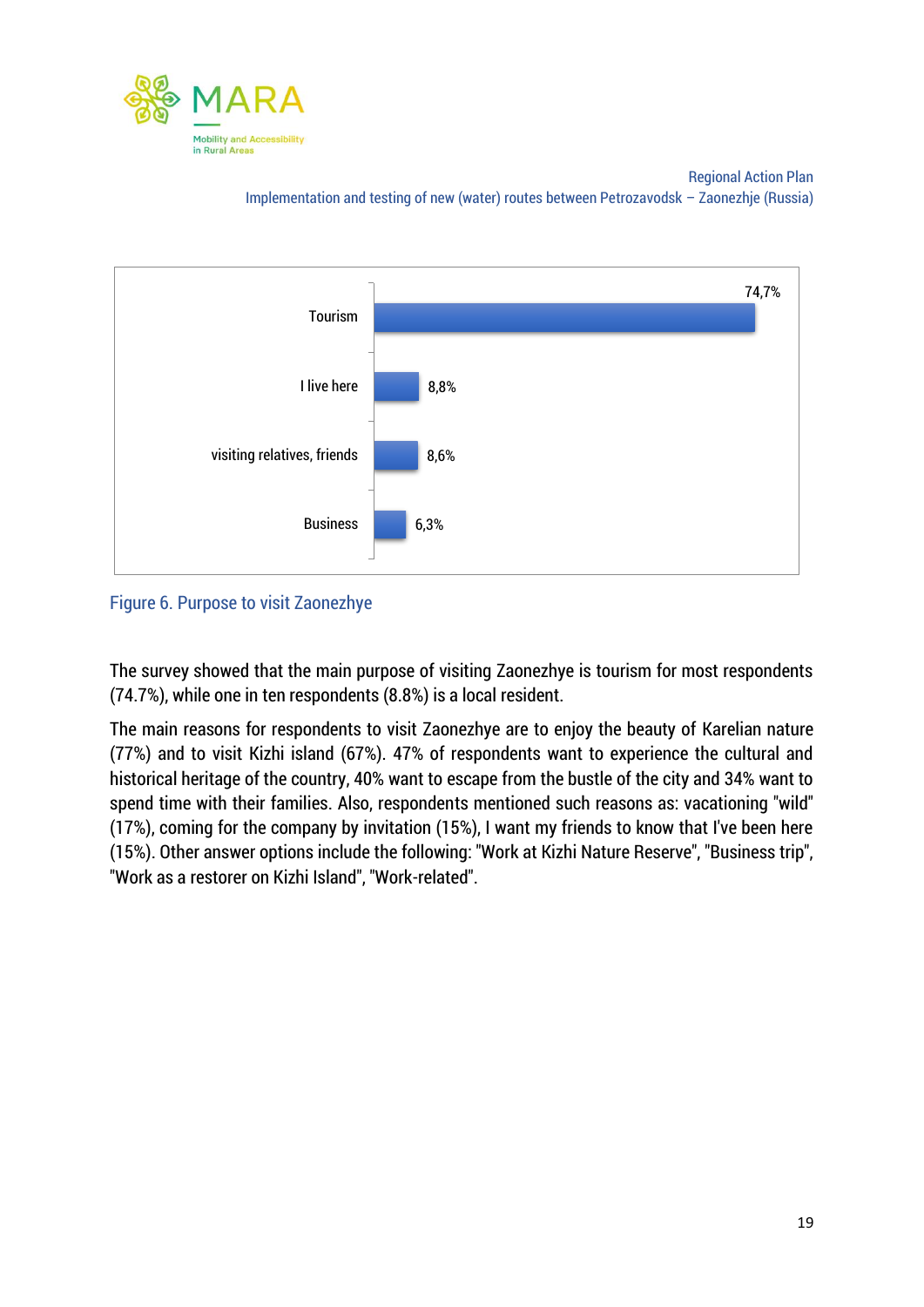





The vast majority of respondents (86.2%) are independent travelers, with only 3% of respondents having purchased a tour package. One in ten respondents (9.2%) are local residents of Zaonezhye.



Figure 8. The way of travelling to Zaonezhye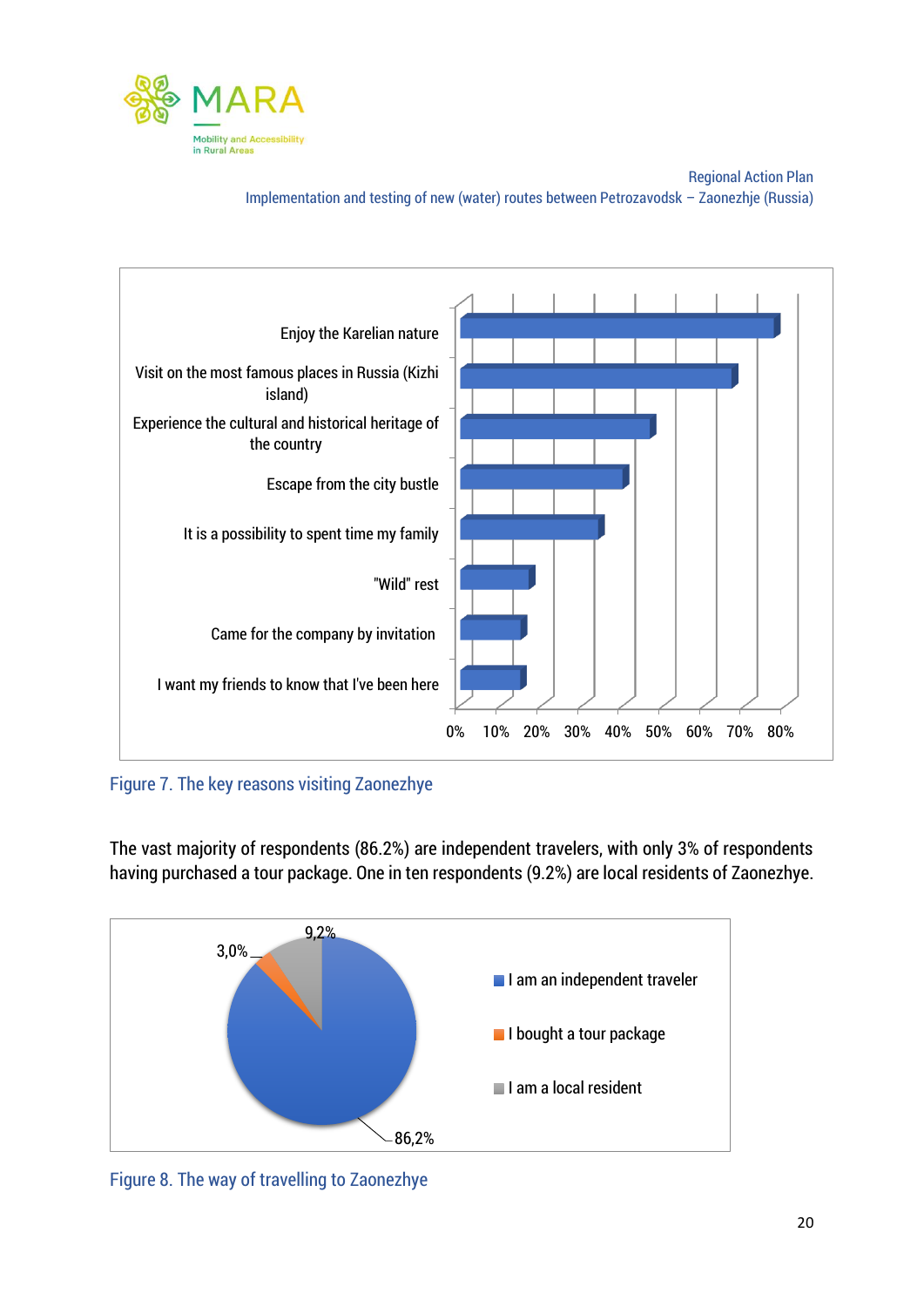

More than half of the respondents (61.9%) visited the area Zaonezhye for the first time, almost a third of the respondents (30%) had visited the area before. The year 2020, the vast majority of respondents (86.2%) were independent travelers.

The majority of respondents (92.3%) use road transport when travelling to Zaonezhye, and they visit the territory for varying numbers of days, depending on the purpose of the trip. The average score on the accessibility of transport services between Petrozavodsk and Zaonezhye was 5.67.



Figure 9. Transport means to visiting Zaonezhye

More than half of the respondents (65.1%) are willing to come to the territory of Zaonezhye to an equipped paid car park with all the amenities (catering facility, rubbish collection, toilet, etc.).

The highest score for accessibility in Zaonezhye was given to non-cash payment services in shops, petrol stations, etc. (the average score for this service was 7.86). The lowest score was given to the catering service (the average score was 5.24).

The overwhelming majority of the respondents (88.0%) met their expectations after visiting the territory of Zaonezhye.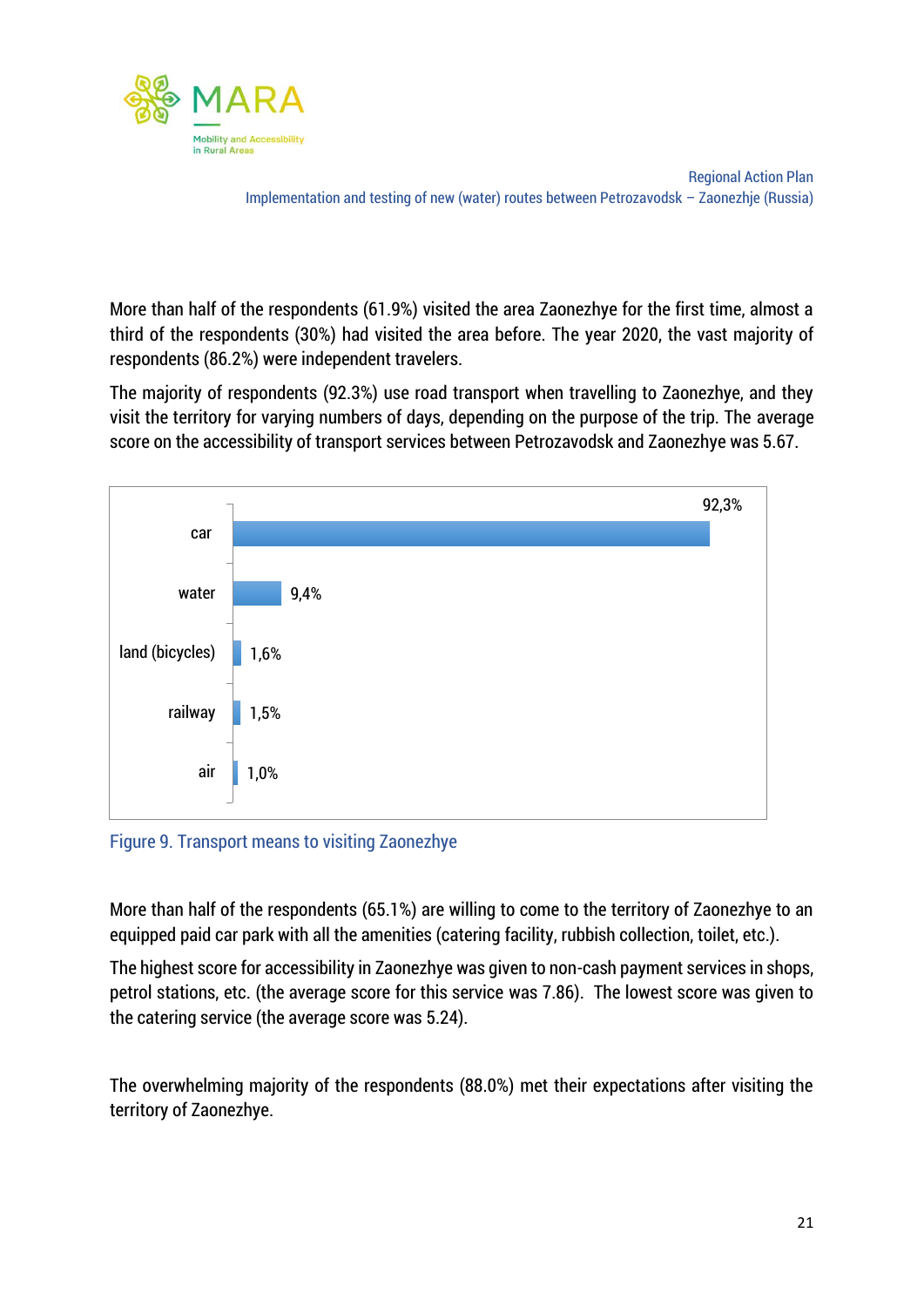



Figure 10. Were your expectations after visiting Zaonezhye fulfilled?



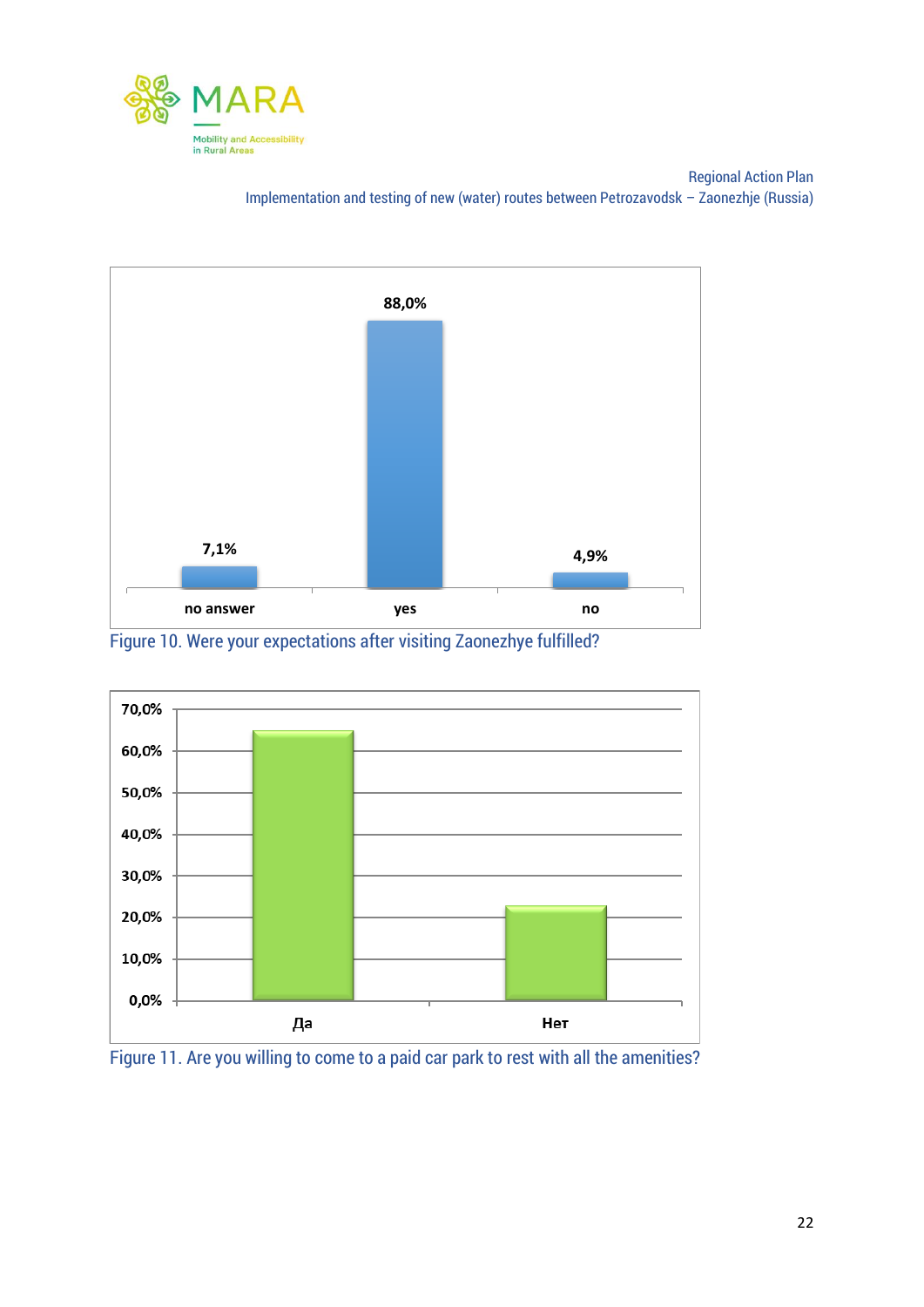

#### Table 6. The mobility needs of tourists – main results

| Region                                     | <b>Measure</b><br>(% or other<br>indicator) | Mobility needs (in points)                                                                                                                                                                                                          |
|--------------------------------------------|---------------------------------------------|-------------------------------------------------------------------------------------------------------------------------------------------------------------------------------------------------------------------------------------|
| Zaonezhye<br>and<br><b>Kizhi</b><br>island |                                             | $\bullet$ there are no alternative transport and excursion routes to the<br>water transport to Kizhi island and Kizhi skerries.<br>• tourism infrastructure along the route R-17 Medvezh'egorsk -<br>Velikaya Guba is not developed |

#### Table 7. The main mobility needs of inhabitants – main results

| Region                              | <b>Measure</b><br>(% or other<br>indicator) | Mobility needs (in points)                                                                                                                                                                                                                                     |
|-------------------------------------|---------------------------------------------|----------------------------------------------------------------------------------------------------------------------------------------------------------------------------------------------------------------------------------------------------------------|
| Zaonezhye<br>and<br>Kizhi<br>island |                                             | regular communication with Kizhi and Bolshoy Klimenetsky<br>islands (Sennaya Guba village);<br>lower cost of transport services by water during navigation;<br>alternative transport and excursion routes to the water<br>$\bullet$<br>transport in Zaonezhye; |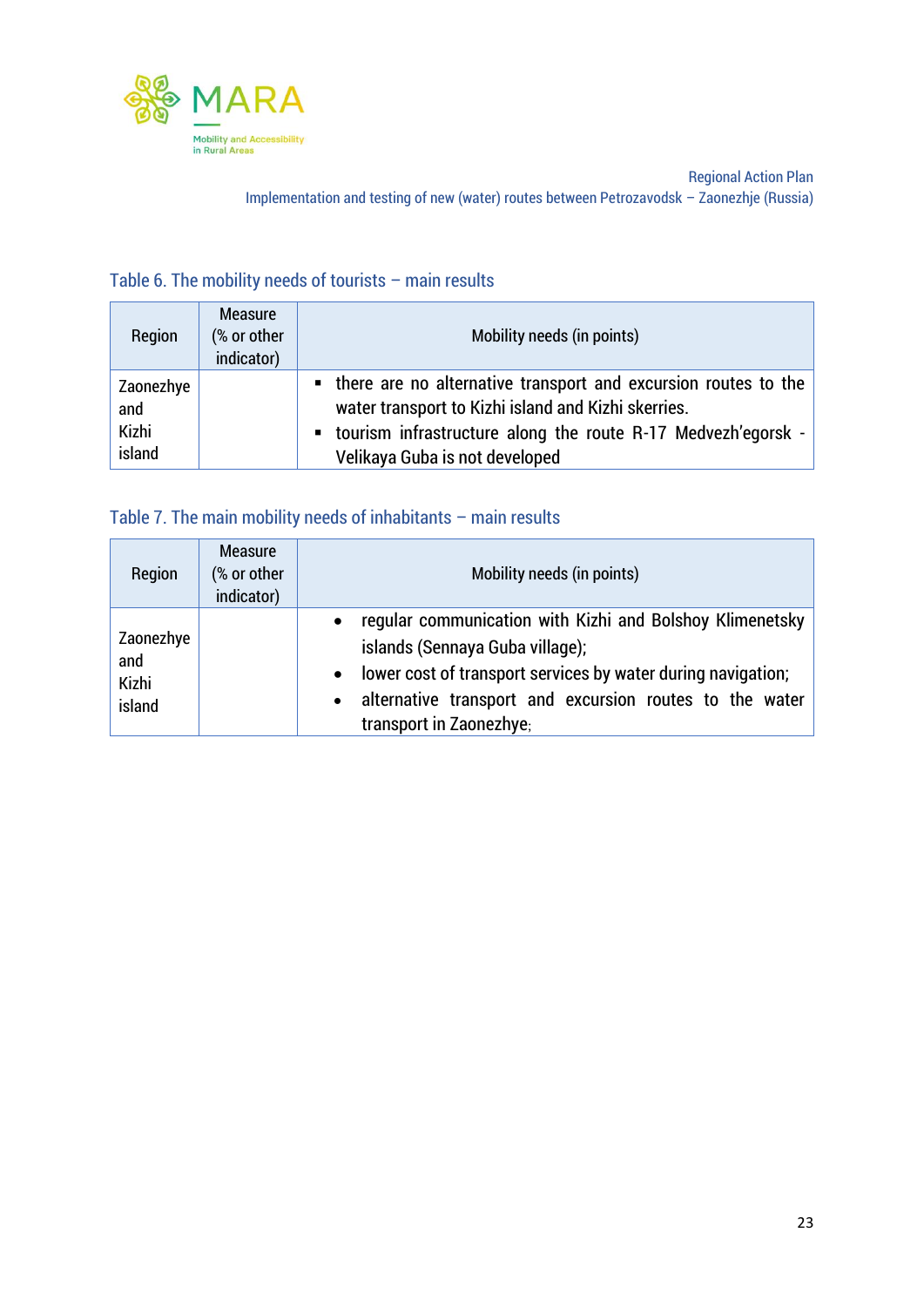

## <span id="page-24-0"></span>Disparities between the current mobility needs and the existing mobility solutions

The majority of respondents spoke of problems affecting the accessibility and mobility of the area. The first group includes problems related to travelling to Zaonezhye (poor road quality, lack of petrol stations, tire repair stations, insufficient number of information signs along the way). The second group of problems is related to roadside services for tourists (the need for free equipped parking areas, campsites, toilets, shops and cafes along the road, availability of waste disposal services).

Local residents draw attention to the importance of resuming social flights from Petrozavodsk by water transport, solving the problems of electricity outages, low availability of medical and social services.

Taking into account the demand for this area by tourists (as evidenced by the summer of 2020), many social problems of local residents, poor infrastructure development (poor quality of roads, lack of gas stations, electricity outages, lack of catering facilities, problems with berths, etc.) it is necessary to consider the advisability of developing a separate programme for the development of Zaonezhye.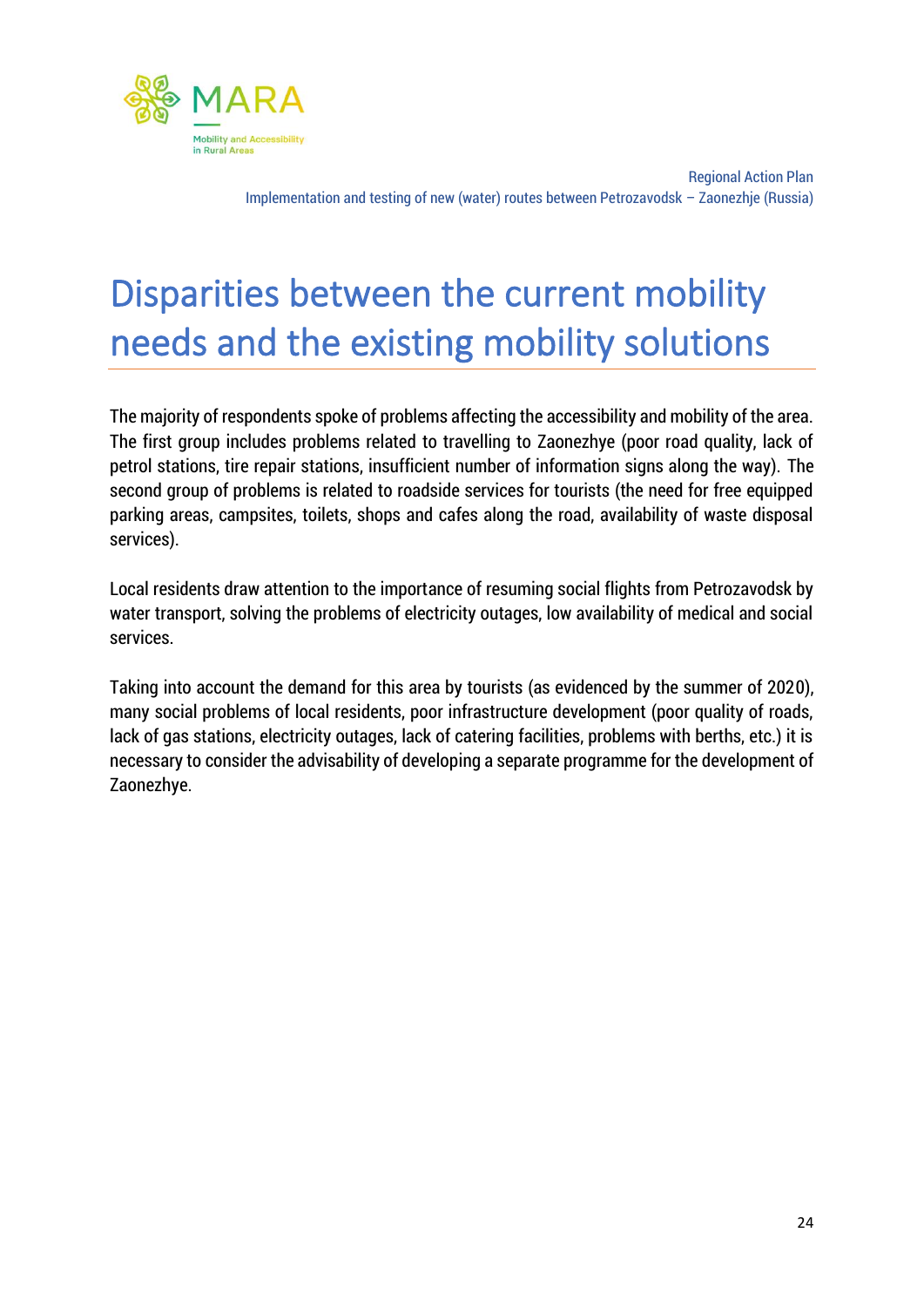

# <span id="page-25-0"></span>Innovative solutions to improve mobility in the region

Window of opportunity:

- construction of Medvezh'egorsk - Tolvuya - Velikaya Guba road: in accordance with the contract between the Karelian Road Administration and PSK Stroitel, construction of the 31.3 km Velikaya Guba - Oyatevshchina road is due to be completed by 30 June 2023;

- OOO Karelia Tour Tourist Company is building a pier with associated infrastructure in Kondopoga. The plans for 2020-2021 are to buy 5 passenger ships with 45 seats and to open regular voyages from Kondopoga to Kizhi island during the navigation period;

- Kizhi Museum-Reserve is exploring the prospects of organising a ferry from Oyatevshchina village to Kizhi Island;

- By Order of the Government of the Russian Federation No. 734-r of May 5, 2012 the port of Petrozavodsk is included in the list of ports open for foreign-flagged vessels;

- Lake Onega is included in the list of inland waterways of the Russian Federation where vessels flying the flags of foreign countries are allowed to navigate;

- The local population is actively involved in the development of services in passenger and freight transport, excursion services and hospitality;

- The Kizhi Museum plans to create a visit centre at Oyatevshchina and a small multifunctional tourist complex (see the sketch) outside of it. Car drivers wishing to visit the island will be able to leave their cars there, have lunch and, if they wish, spend the night. It will have a capacity for up to 120 guests and will include parking areas, a café, facilities and an area for camping.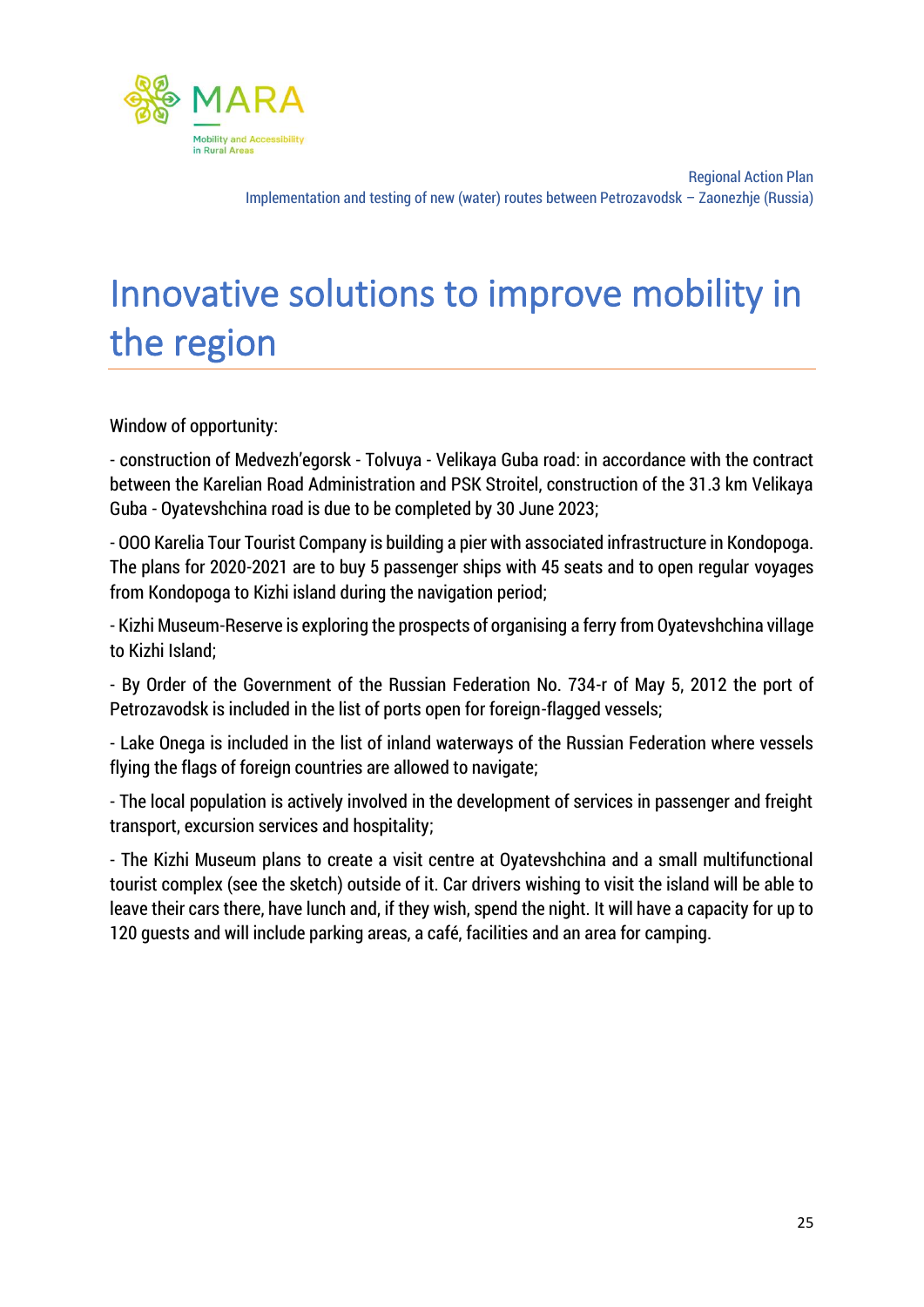

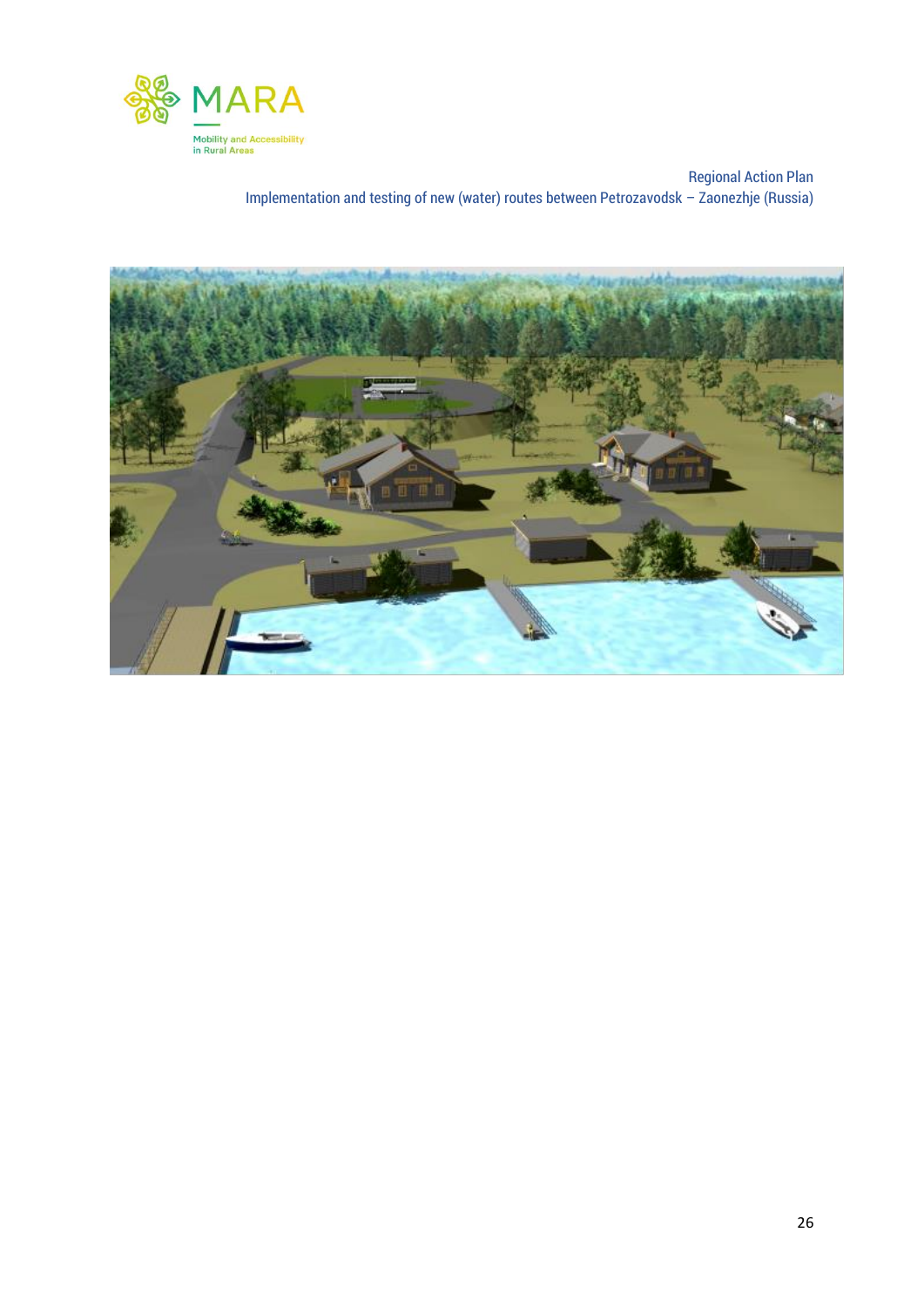

# <span id="page-27-0"></span>Recommendations and operation plan for improved mobility offers

Based on the analysis some recommendations can be considered to improve mobility and accessibility situation in Zaonezhye:

1. Road infrastructure development incl. road construction, parking places, petrol stations, etc.;

- 2. Reconstruction/construction of the berths;
- 3. Development of pedestrian and bike routes and infrastructure in Zaonezhye;
- 4. Change of helicopter ticket sales' system with a possibility to buy tickets on-line;

5. Development of information resources that can provide tourists and residents with adequate and timely information concerning transport possibilities and means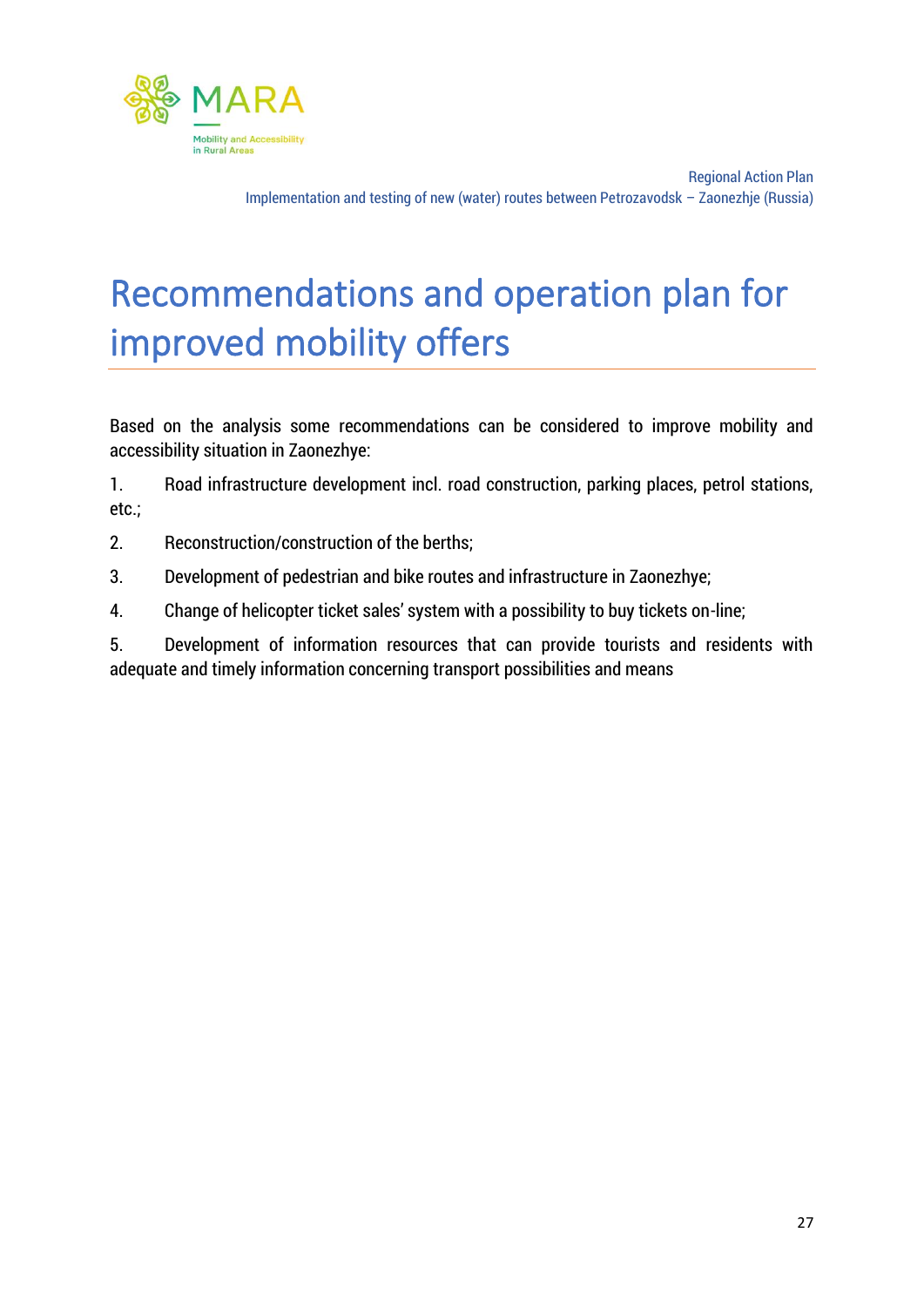

### <span id="page-28-0"></span>Summary

Tourists assess the transport accessibility of Zaonezhye as unsatisfactory:

1. High cost of transport services by water

2. There are no alternative transport modes and excursion routes by water transport in Zaonezhye

– Kizhi island and the skerries.

3. No berths and tourist information at the sites of the cultural heritage on the islands of Kizhi skerries.

4. Lack of information and navigation in settlements, along roads and even directly near cultural heritage sites; no work schedule and conditions of visiting the sites, as well as no rules for visiting and behaving in specially protected natural areas.

5. Tourism infrastructure along the route R-17 Medvezh'egorsk - Velikaya Guba is not developed enough: no equipped tourist car parks, no routes; no places for collection, accumulation of rubbish and the issue of removing it has not been solved.

The local population is actively involved in the development of tourism infrastructure. During the monitoring period of the MARA project 4 new guesthouses were opened in the territory of Kizhi skerries (reconstruction of previously existing historical houses of the 19th-20th centuries). The local people are looking for options to keep guests in the territory and a variety of services. The population is particularly active in the Velikaya Guba area: year-round transport accessibility of the mainland allows diversify the offers and range of services. But there is a problem of personnel in the area of hospitality: as a rule, local residents do not have vocational training and young people are not interested in permanent employment in rural areas.

Based on the analysis some recommendations can be considered to improve mobility and accessibility situation in Zaonezhye:

1. Road infrastructure development incl. road construction, parking places, petrol stations, etc.;

- 2. Reconstruction/construction of the berths;
- 3. Development of pedestrian and bike routes and infrastructure in Zaonezhye;
- 4. Change of helicopter ticket sales' system with a possibility to buy tickets on-line;